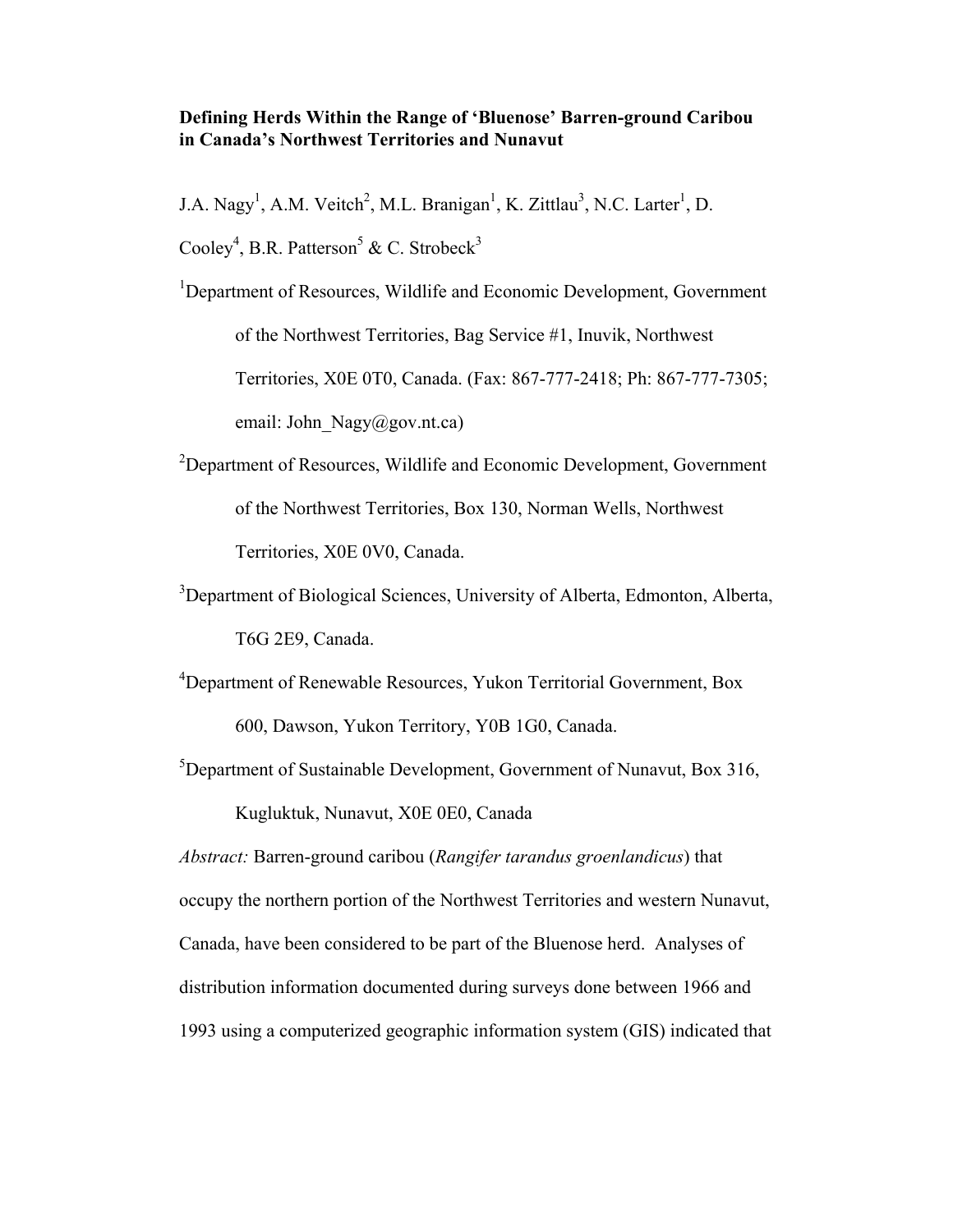there were three distinct calving and two rutting areas within that range. Caribou herds have been identified based on their fidelity to calving grounds. As a result we hypothesized that there were two, and possibly three, herds within this range. The results of satellite tracking and genetic studies support the hypothesis that there are three herds that use different seasonal ranges (calving and especially rutting) and are genetically distinct. For convenience we refer to these as the Cape Bathurst, Bluenose-West, and Bluenose-East herds. They are genetically different from Porcupine and Bathurst caribou. The subspecific designation of Porcupine caribou should be reconsidered.

**Key words:** *Rangifer tarandus caribou, R.t. granti*, satellite tracking, microsatellite DNA, co-management, Bluenose caribou, Bathurst caribou, Porcupine caribou.

## **Rangifer, XX (X): xxx-xxx**

#### **Introduction**

 In 1950, Banfield (1954) described two herds of barren-ground caribou (*Rangifer tarandus groenlandicus*) in the area south of the Arctic coast from the Mackenzie Delta east to Kugluktuk and north of Great Bear Lake in the Northwest Territories (NWT) and Nunavut, Canada. These he named the Great Bear Lake and Colville Lake herds. In 1967, Thomas (1969) assumed that these two herds were one population which he called the Bluenose herd. The area around Bluenose Lake was recognized as the calving area of the herd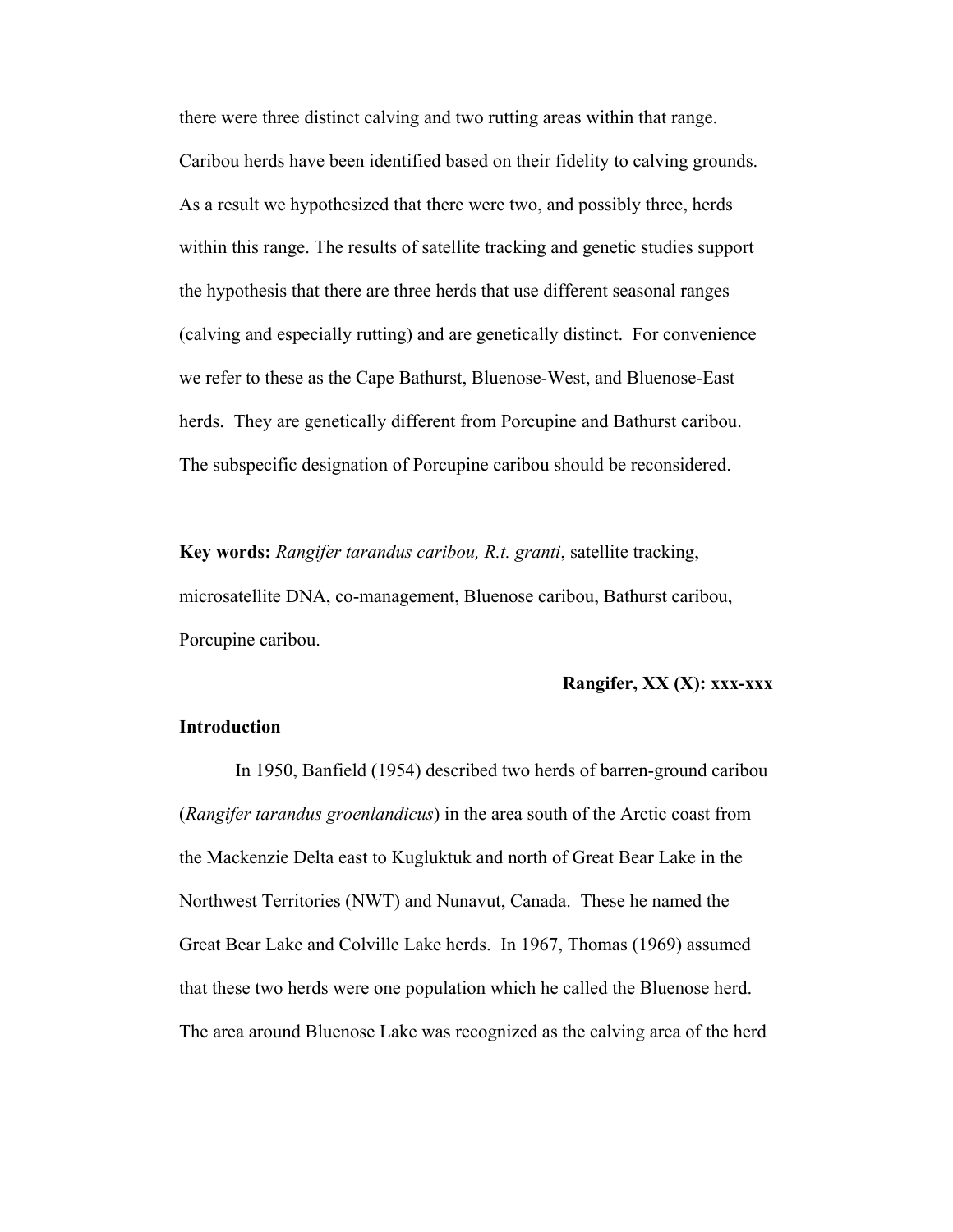(Thomas, 1969), although a small portion of the herd was later thought to calve on the Cape Bathurst Peninsula (Hawley *et al*., 1979). The latter calving area was reported to have been permanently abandoned by 1979 (Brackett *et al*., 1979; Gunn & Miller, 1986).

 Since the mid-1960's, caribou in this area have been managed as a single unit, the Bluenose herd. The herd's range overlaps the Inuvialuit, Gwich'in, Sahtu, and Nunavut land claim areas, includes 12 user communities on the mainland and two on the Arctic islands, and four regions of the Governments of the NWT and Nunavut. Currently, wildlife co-management boards established under land claim agreements have primary responsibility for managing the herd. From 1994 to 1999, these groups worked together to develop a comprehensive co-management plan for the 'Bluenose caribou herd.' In 1994, as part of this planning process, distribution information from population and telemetry surveys done between 1966 and 1993 were analyzed using a computer geographic information system (GIS) to define the seasonal ranges of the herd. That analysis indicated there were three calving and two rutting areas. Caribou management has been based on the herd concept, where herds are identified based on their use of traditional calving grounds (Thomas, 1969; Gunn & Miller, 1986). Applying this approach we hypothesized that there were two, and possibly three, herds within the range of 'Bluenose caribou'.

 Caribou are an important renewable resource harvested by people across the Northwest Territories and Nunavut. Therefore, it is important that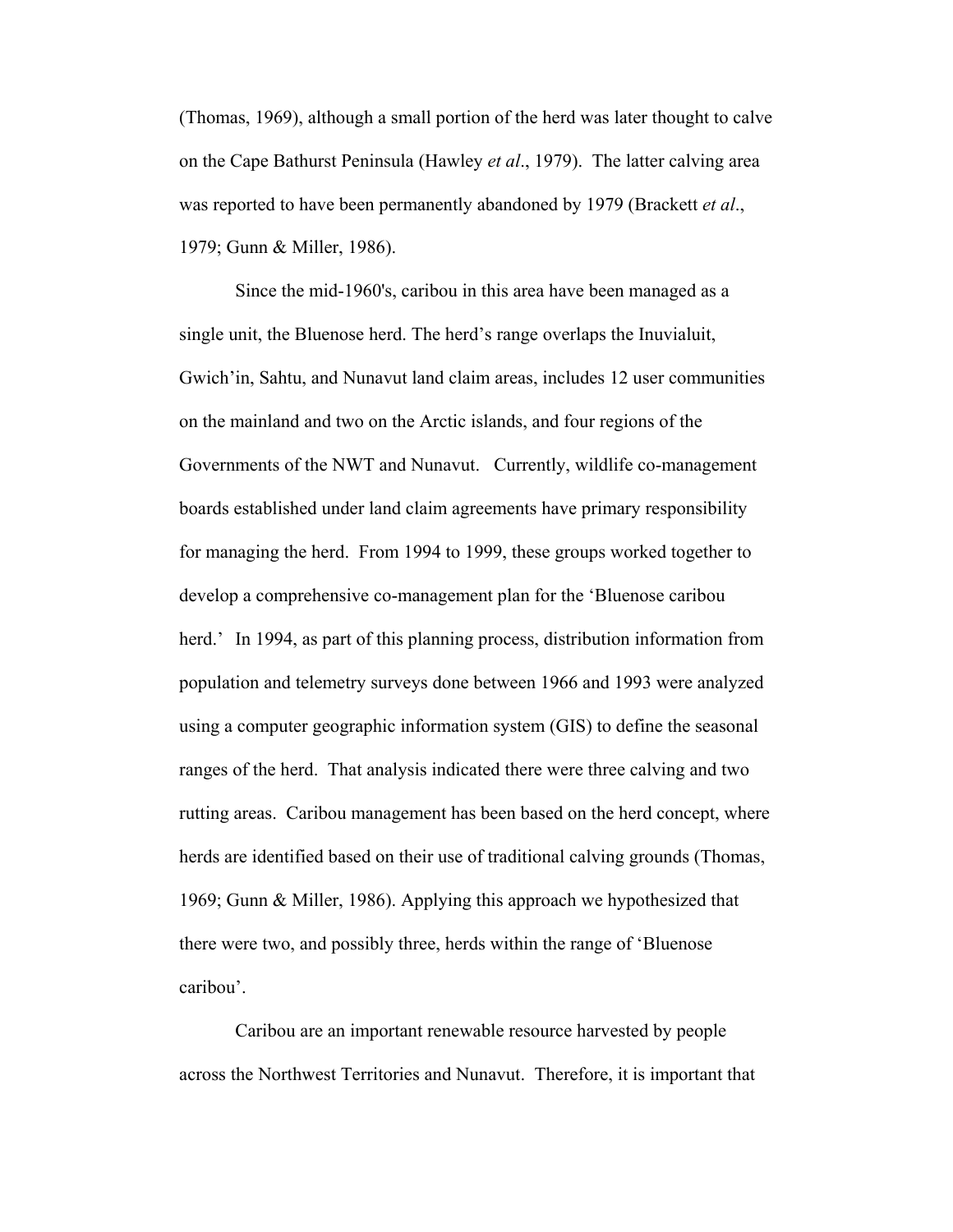stakeholders know the number and ranges of herds within the 'Bluenose' range so that the size, vital rates, and total harvest can be determined for each to ensure that the harvest of each is sustainable. In addition, it is important to know which co-management boards, communities, and government agencies need to work together to effectively manage each herd. Therefore, in March 1996, satellite tracking and genetic studies similar to those done to define polar bear populations (Paetkau *et al*., 1995; Bethke *et al*., 1996) were initiated to identify the number of caribou herds within the 'Bluenose' range (Fig. 1). Samples were also collected for genetic comparisons from the two well defined herds to the west and east of the Bluenose range- the Porcupine (*R. t. granti*) and Bathurst (*R. t. groenlandicus*), respectively (Fig. 1).

#### **Methods**

 Fifteen female caribou from the 'Bluenose herd' were fitted with satellite radio-collars (Telonics Inc., Mesa, Arizona, USA) in March 1996. Collars were deployed in the eastern ( $n = 5$ ), southern ( $n = 5$ ) and western ( $n =$ 5) portions of the winter range. The caribou were captured using a net gun fired from a Bell 206 helicopter. The collars were programmed to transmit every day during 13 May to 15 July, every 5 days during 15 July to 28 September, every 4 days during 28 September to 26 October, and every 10 days during 26 October to 13 May. Telemetry surveys were done during the first three weeks in June of each year to determine if the collared cows had calved. During 1996, six of the collared caribou died (two were harvested, one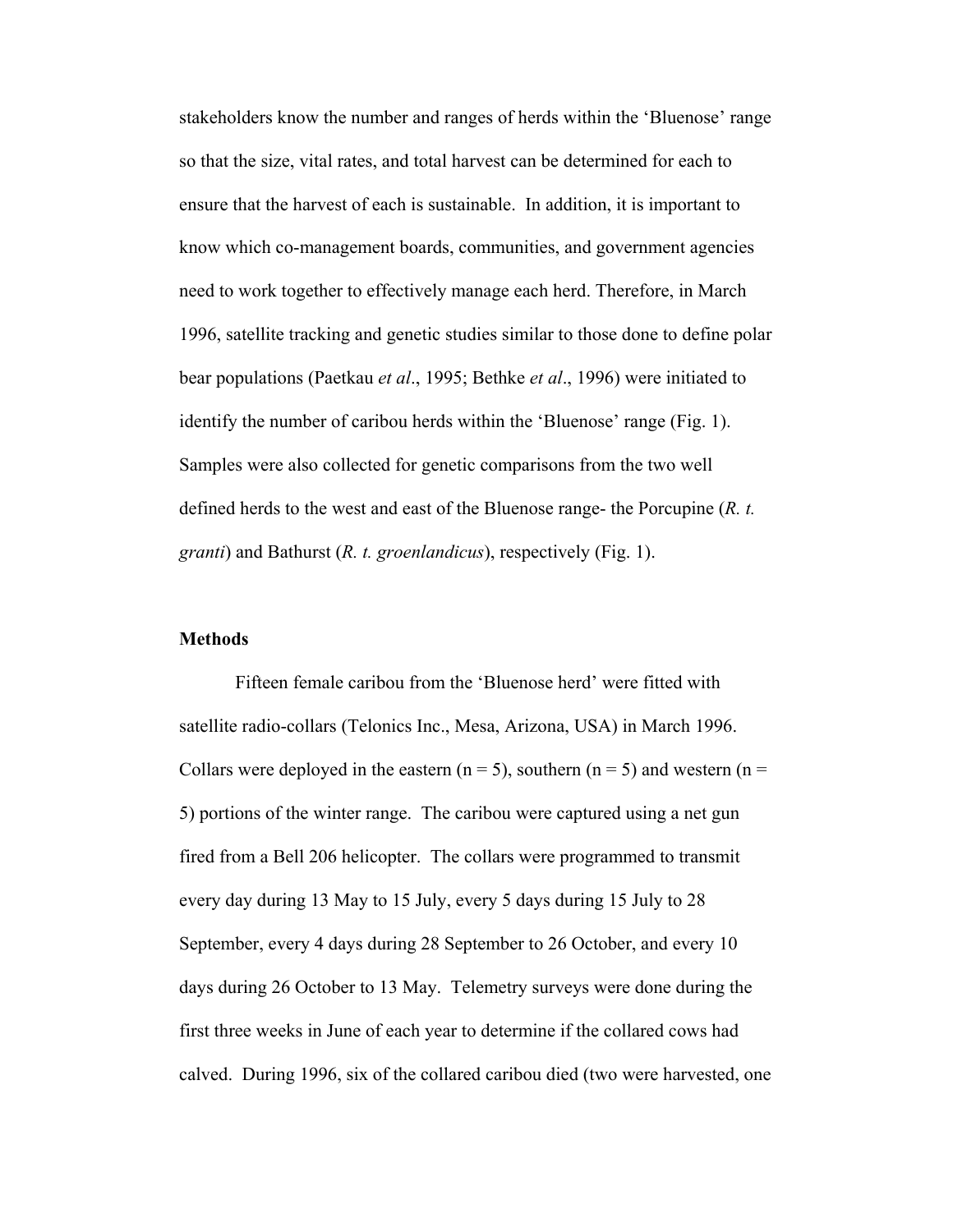was killed by wolves, and three died of undetermined causes). The collars were recovered from those animals and were re-deployed on female caribou in the eastern and central portions of the winter range.

## *Step 1: Satellite Tracking Data*

 *SPANS* GIS (Tydac Research Inc.©1999, Nepean, Ontario, Canada) was used to map movements and seasonal distribution of the collared caribou. The movement data for each caribou were colour-coded - based on where they had calved - for a subjective visual assessment of the data.

## *Step 2: Cluster Analysis*

 To determine whether there were one or more herds, we performed cluster analysis (Bethke *et al*., 1996) using the radio-collar locations from individual caribou that provided records of movements for a complete caribou year (1 June to 31 May). To use the location data in the cluster analysis, the decimal latitude-longitude coordinate system, upon which the locations were based, were flattened to a common x,y grid. *SPANS* GIS was used to convert the location data to Lambert grid coordinates. We used a Lambert Conformal Conic projection with the first standard parallel at  $60^{\circ}$  N and the second at  $66^{\circ}$ N. The projection origin was located at longitude  $115^{\circ}$  W - its approximate centre.

 Based on seasonal changes in activity (Porcupine Caribou Technical Committee, 1993), locations were divided among eight seasons: calving and post-calving (1 June to 25 June), early summer (26 June to 15 July), mid summer (16 July to 7 August), late summer (8 August to 7 October), fall/rut (8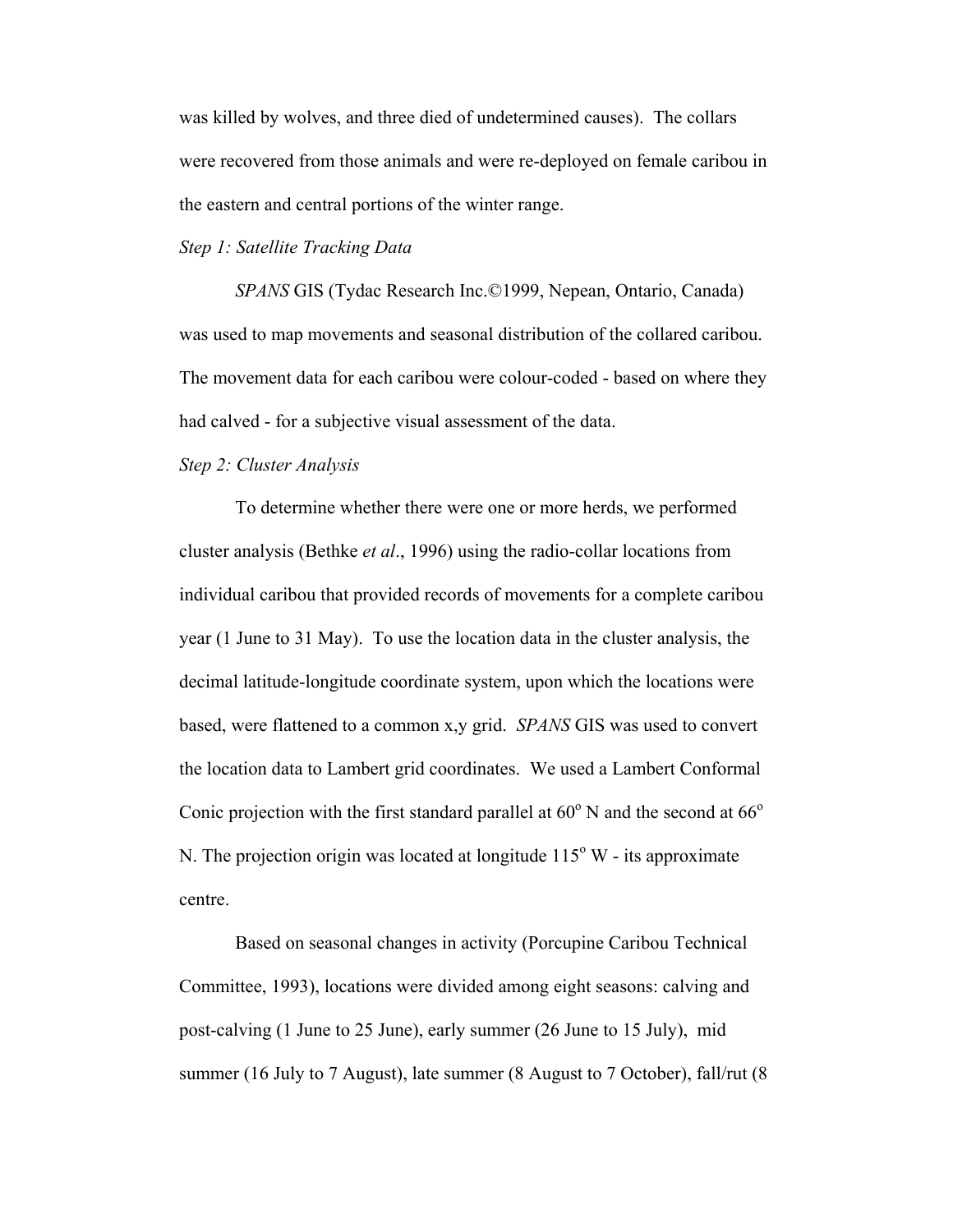October to 31 October), fall/post-rut (1 November to 30 November), winter (1 December to 31 March), and spring/spring migration (1 April to 31 May). For each caribou the number of observations per season varied depending on the length of the season and the duty cycle of the collars. In order to keep the ratio of observations to variables reasonable as recommended by Bethke *et al*. (1996), we estimated a median easting and northing for each season for a total of 16 variables (i.e., easting and northing medians for 8 seasons) in the cluster analysis. The cluster analysis was performed on data for each year separately and then for data pooled among years using SAS/STAT software (Version 6.12, SAS System for Windows NT©1998, SAS Instutute Inc).

 Prior to cluster analysis of the seasonal median locations, the data matrix was standardized to zero mean (SAS Institute, 1988; Bethke *et al*. 1996). Cluster analyses were performed on the seasonal median locations using five common methods: 1) unweighted pair-group method using arithmetic averages (UPGMA); 2) Ward's minimum variance method (WARD's); 3) centroid method (CENTROID); 4) complete linkage clustering method (COMPLETE); and 5) maximum-likelihood method (EML; SAS Institute, 1988; Bethke *et al*., 1996). The division of the cluster dendogram into clusters or herds was based on an objective assessment of the pseudo  $t^2$ statistic (SAS Institute, 1988; Bethke *et al*., 1996).

## *Step 3: Multiresponse Permutation Procedure (MRPP)*

 Based on the results of the satellite tracking and cluster analyses, MRPP was used for pair-wise comparisons of the distribution of all possible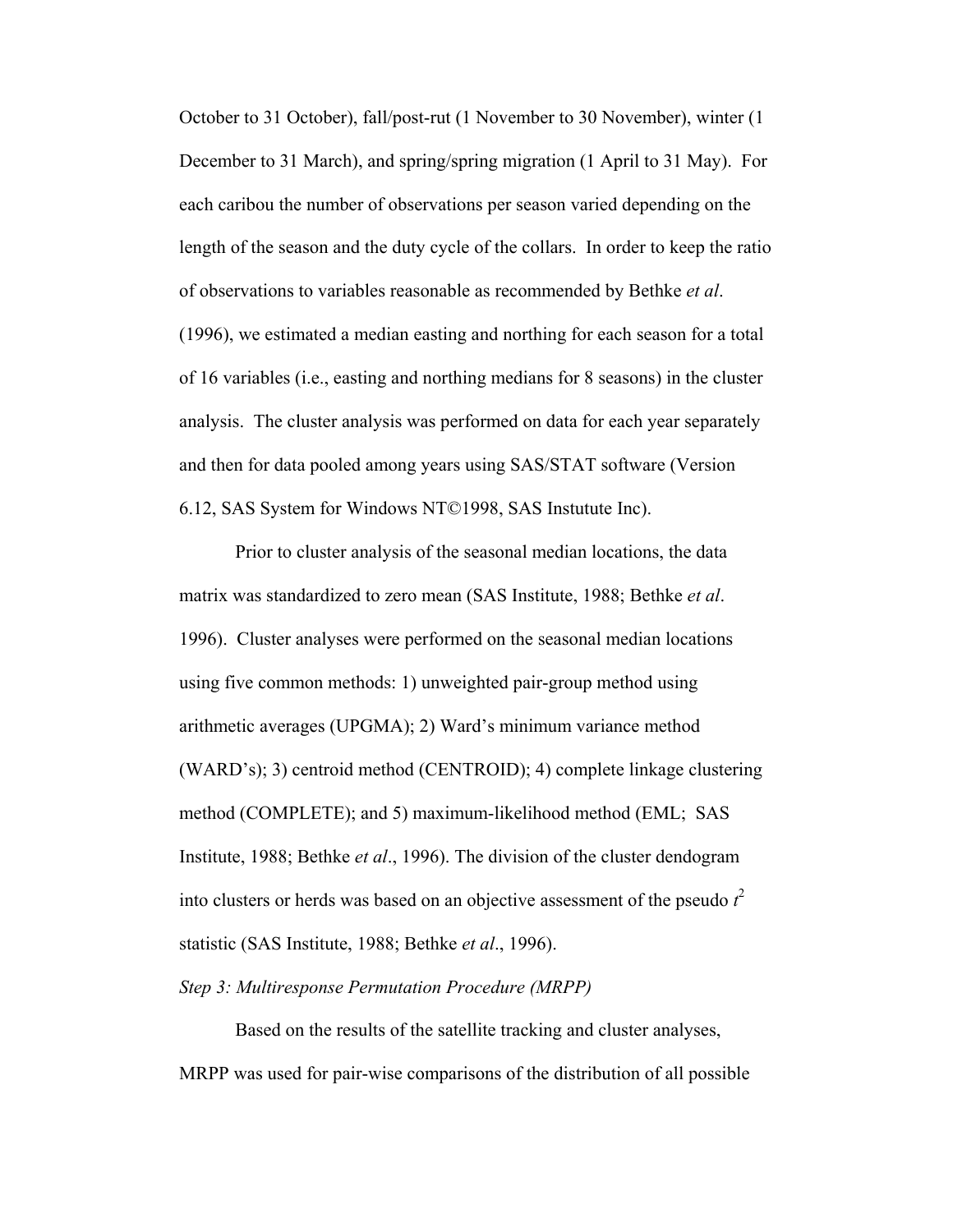'herds' during each season using BLOSSOM statistical software (Slauson *et al*. 1991). This analysis used all satellite location data for caribou that were included in the cluster analyses. MRPP compares the observed intragroup average distances between locations with the average distances that would have resulted from all possible combinations of the data under the null hypothesis (i.e., that the two groups are not different). If the null hypothesis is true, then each of the possible assignments (permutations) is equally likely (Slauson *et al*. 1991).

### *Step 4: Mapping Population Boundaries*

 The x,y coordinate data for individual caribou assigned to each 'herd' based on the results of the cluster analyses were analyzed with the harmonic mean range estimator (Dixon and Chapman, 1980) using Range Manager, MapInfo®. This enabled plotting of harmonic contours representing the percent use distribution of caribou tracked in each 'herd'. Since the time interval between successive satellite locations varied during the year, the data set for each caribou was sub-sampled to provide locations on an 8-10 day interval for each year. This removed bias caused by sampling frequency. The 50%, 60%, 70%, 80%, and 90% contours were plotted on maps to visually examine the geographic distribution of the herds.

### *Step 5: Microsatellite DNA Analyses*

 In summer 1998, recently cast antlers and skeletal remains or muscle tissue from caribou that died of natural causes were collected from calving areas on Cape Bathurst, west of Bluenose Lake, and east of Bluenose Lake. In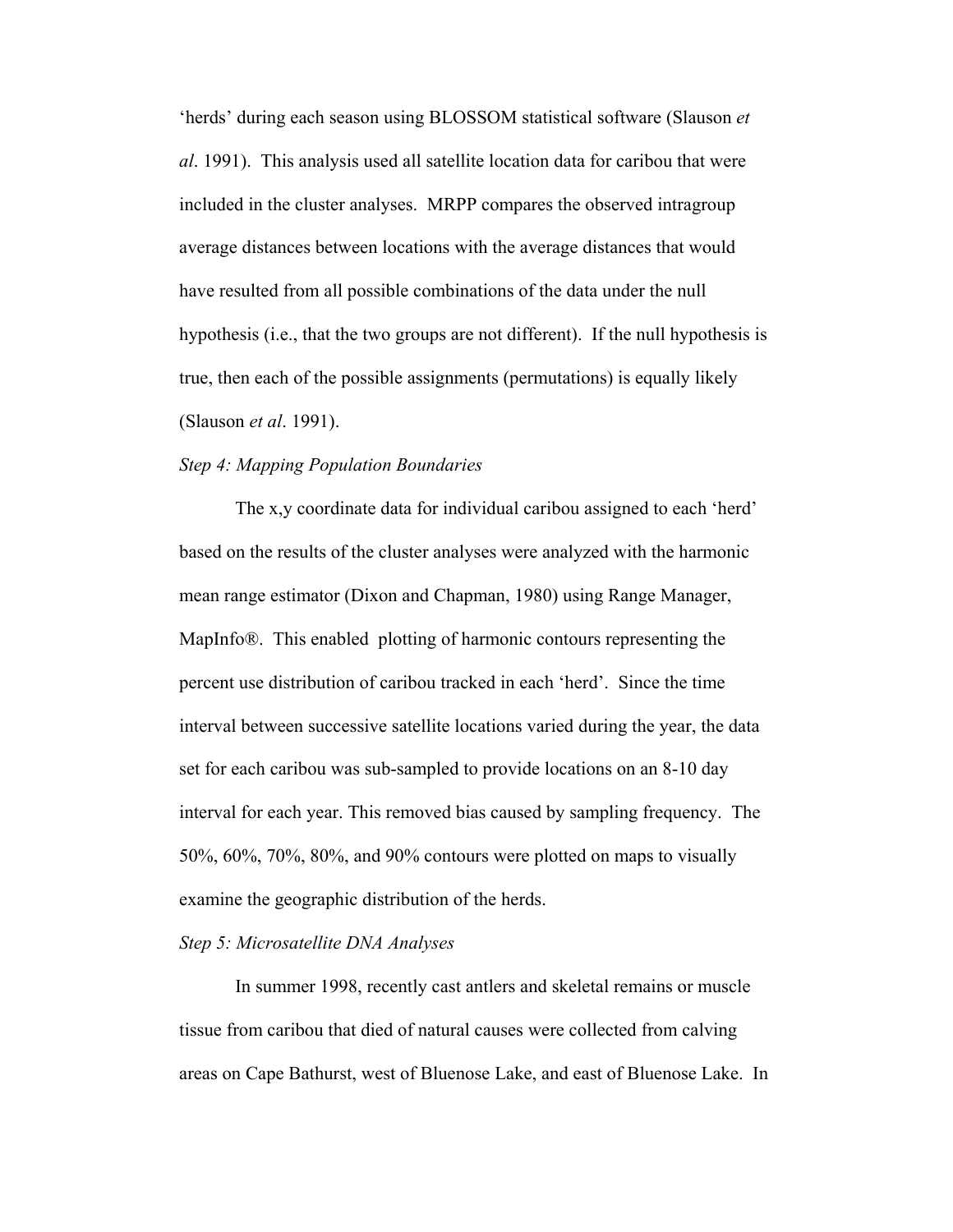addition, tissue samples were collected from Porcupine and Bathurst caribou that had been harvested on their respective winter ranges by local hunters.

 DNA isolated from these samples using Qlamp spin columns (QIAGEN Inc.) was amplified at eight microsatellite loci (RT1, RT5, RT6, RT7, RT9, RT24, RT27; Wilson *et al.*, 1997; and BM4513; Bishop *et al.*, 1994) using the polymerase chain reaction (PCR). One primer from each pair was fluorescently labeled. Cycling conditions were 1 min at 940C, followed by three cycles of 30 s at 940C, 20 s at 540C and 5 s at 720C, followed by 33 cycles of 15 s at 940C, 20 s at 540C and 1 s at 720C, and then 30 min at 720C. Alleles were resolved using polyacrylamide gel electrophoresis on 373A and 377 Automated Sequencers (PE Biosystems) using Genescan® and Genotyper® software.

 The genetic variation in each population was estimated by the mean number of alleles per locus, unbiased expected heterozygosity  $(H_E)$ , and unbiased probability of identity ( $P_{ID}$ ). H<sub>E</sub> is the proportion of individuals in a population that are expected to have two different sized alleles at a particular locus.  $P_{ID}$  is the chance that two randomly chosen, unrelated individuals will have the same genotype at all eight loci analysed.

 The genetic distinctness of each herd was determined by an assignment test, a G-test for heterogeneity, and the likelihood ratio distance  $(D_{LR})$ . The assignment test uses the allele frequencies of each population to assign individuals' genotypes to the herd from which they most likely originated (Paetkau et al., 1995).  $D_{LR}$  compares each individuals' genotype to the allele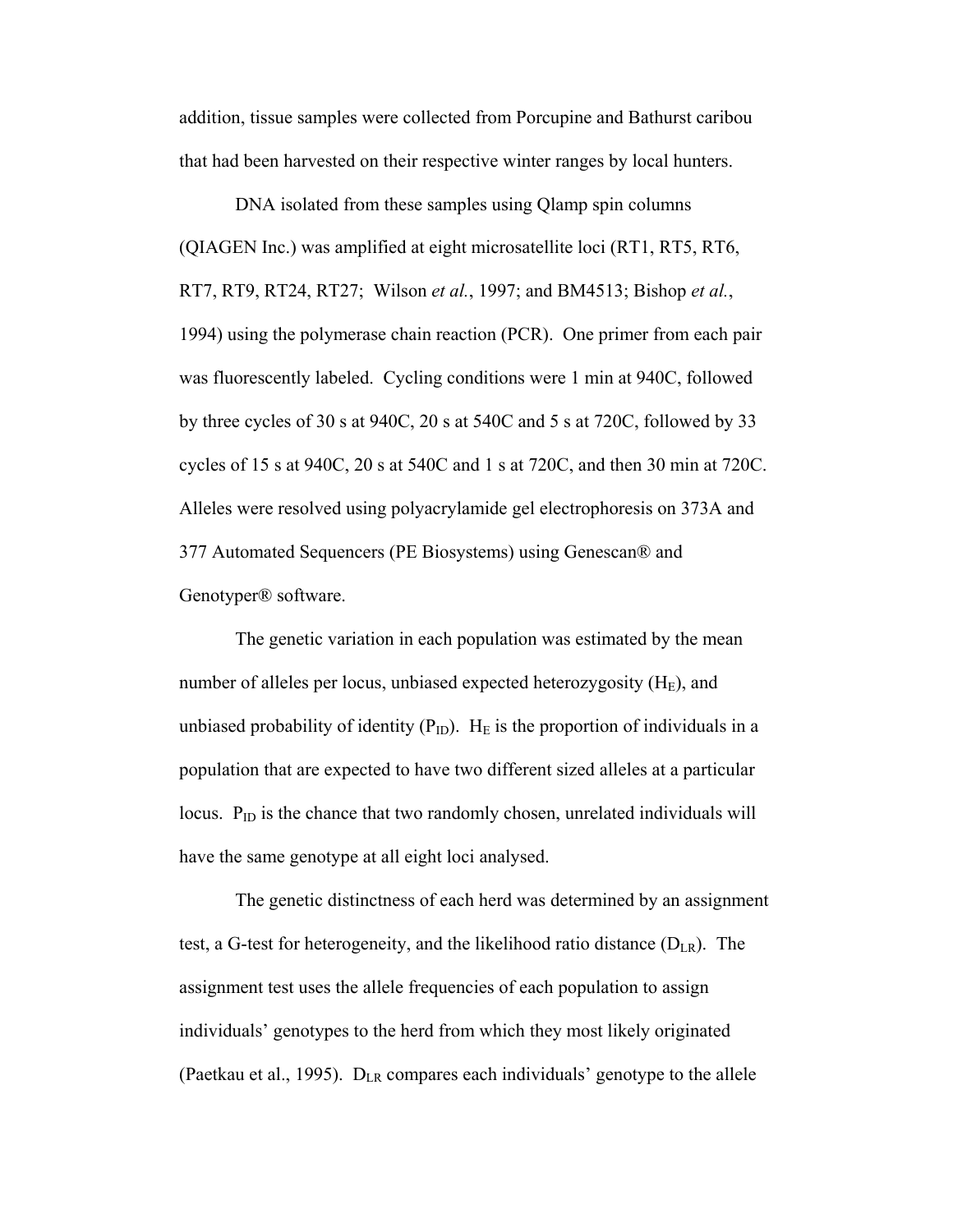frequencies of each population to determine the genetic distance between populations (Paetkau et al., 1997).

## **Results**

#### *Satellite Tracking*

 We obtained movement data for 14 females in 1996-97, 14 females in 1997-98, and 13 females in 1998-99 for which we could ascertain the area where they calved. All of these females were found either among caribou that were calving or were in post calving aggregations during surveys done during the first three weeks in June.

 Maps showing the movements of the satellite radio-collared caribou colour-coded based on where they had calved, strongly indicated that there were three separate caribou herds within the study area (Fig. 2). These are:

1) caribou that calve on Cape Bathurst, rut east of Husky Lakes, and winter in the Tuktoyaktuk Peninsula-Husky Lakes area,

2) caribou that calve west of Bluenose Lake, rut along the Anderson River, and winter in the Tuktoyaktuk Peninsula area south into the Sahtu, and

3) caribou that calved east of Bluenose Lake, rut northeast of Great Bear Lake, and winter north, east, and south of Great Bear Lake.

#### *Cluster Analysis*

 Due to caribou mortalities during the year, only nine collars provided records of movements for a complete caribou year in 1996-97, 13 in 1997-98,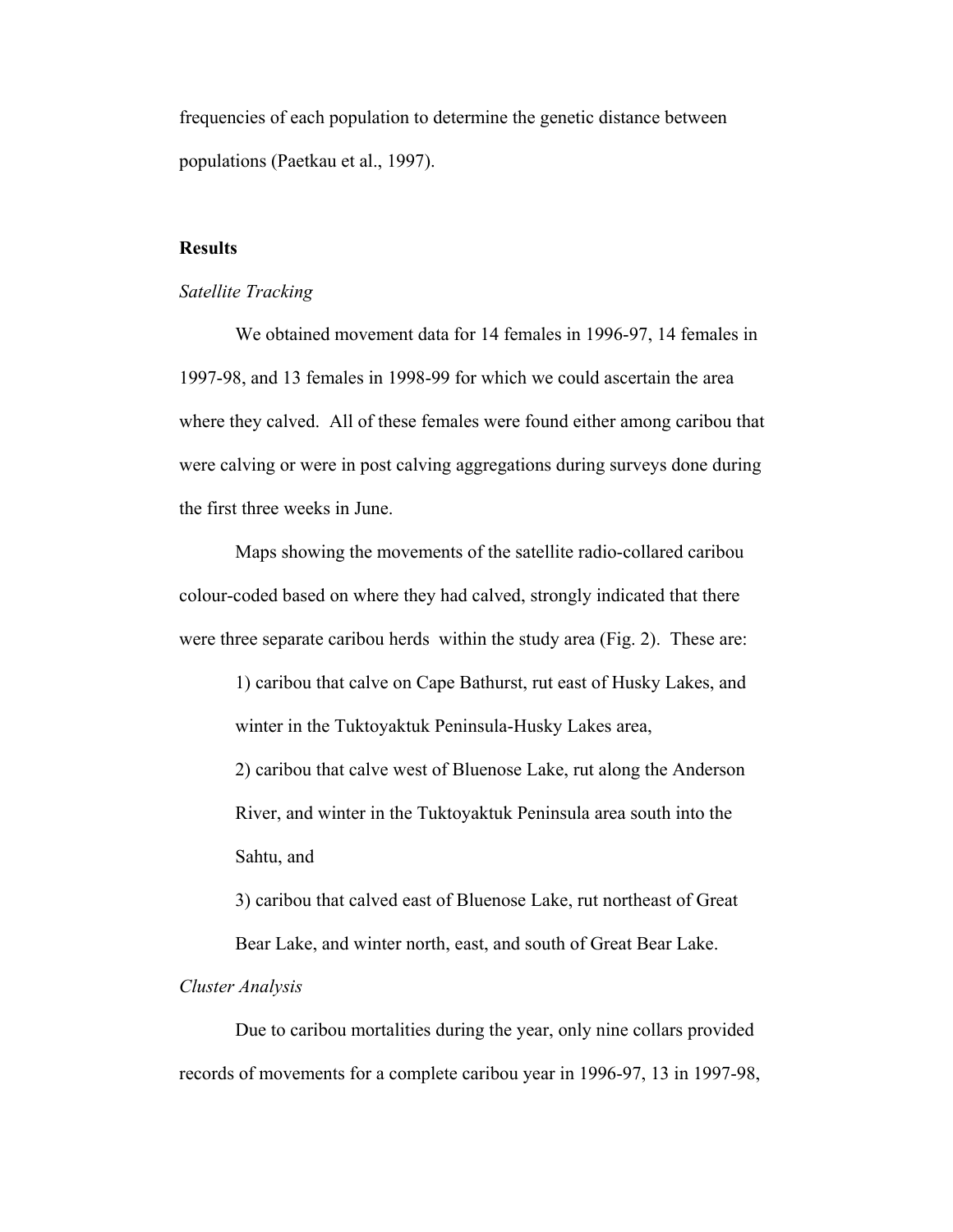and ten in 1998-99. The results of the cluster analyses of the seasonal median locations for these caribou, the pseudo  $t^2$  statistic remained small when caribou were grouped at the eight to three cluster levels, but increased nine-fold between three and two clusters (Fig. 3). This suggests that dissimilar groups were being clustered. At the three cluster level, all caribou that calved in the Cape Bathurst area formed one group, those that calved west of Bluenose Lake formed a second group, and those that calved east of Bluenose Lake formed a third group (Fig. 4). At the two cluster level, caribou that calved in the Cape Bathurst area were grouped with those that calved west of Bluenose Lake. The caribou that calved east of Bluenose Lake were grouped with these at the one cluster level. The caribou were grouped in this way when the cluster analysis was performed on the data for each year separately and on the data pooled among years. The results were independent of cluster method used, indicating that the separation of caribou into the 3 herds was relatively robust.

## *Multiresponse Permutation Procedure (MRPP)*

 The probability values (*p*-values) of a smaller or equal delta for pairwise comparisons of the distribution of radio-collared caribou that calved on Cape Bathurst, west of Bluenose Lake, and east of Bluenose Lake by season by year and pooled among years support rejection of the null hypothesis that the seasonal distributions of these caribou are not different (Table 1).

### *Mapping Population Boundaries*

 Harmonic contouring (50%, 60%, 70%, 80%, and 90%) shows a clear separation in the distribution of radio-collared Bluenose-East and Bluenose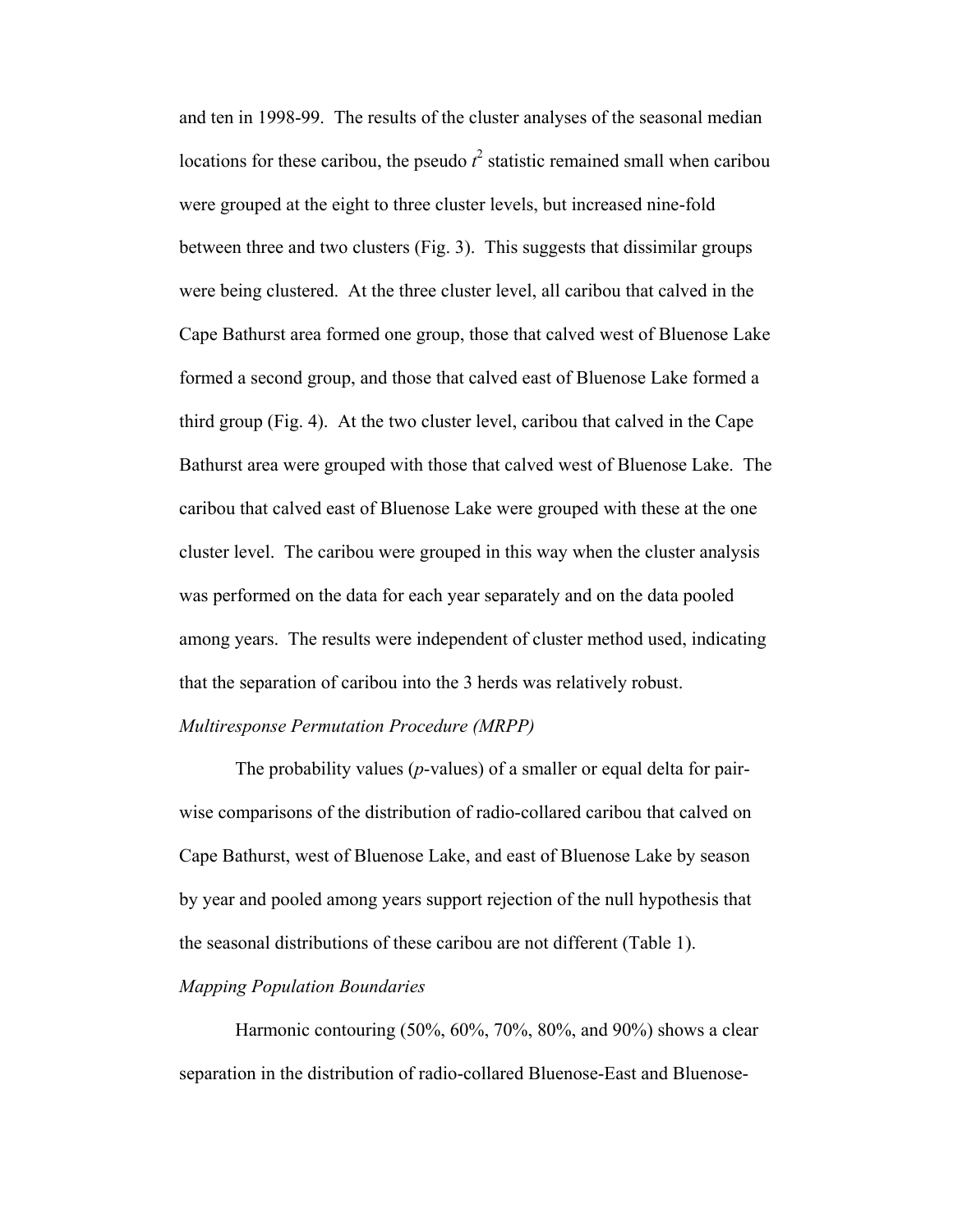West caribou (Fig. 5). There was some overlap in the distribution of radiocollared Cape Bathurst and Bluenose-West caribou (Fig. 5).

#### *Microsatellite DNA Analyses*

The number of alleles per locus,  $H_E$ , and  $P_{ID}$  indicates that each herd exhibits a high degree of genetic variation (Table 2). The assignment test indicated that there is genetic differentiation among all herds (Table 3). The Porcupine caribou herd is the most genetically distinct, although the genetic differences between this herd and the other four herds is not as large as was expected given the subspecific designation of this herd. The G-test for heterogeneity revealed that the herds were genetically different  $(p<.001)$ .

The  $D_{LR}$  between the Cape Bathurst, Bluenose-West, and Bluenose-East herds (0.21 - 0.33) are similar to the  $D_{LR}$  between these herds and the Bathurst herd (0.29 - 0.34) (Table 4). This indicates that the Cape Bathurst, Bluenose-West, and Bluenose-East herds are as genetically distant from each other as they are from the Bathurst herd. The DLR between these four herds and the Porcupine herd ranged from 0.78 to 1.05 (Table 4), indicating that the Porcupine caribou herd is more distantly related, but is still closely related to these herds.

## **Discussion**

 The results of our satellite tracking and DNA analyses strongly support the hypothesis that there are three herds of barren-ground caribou within the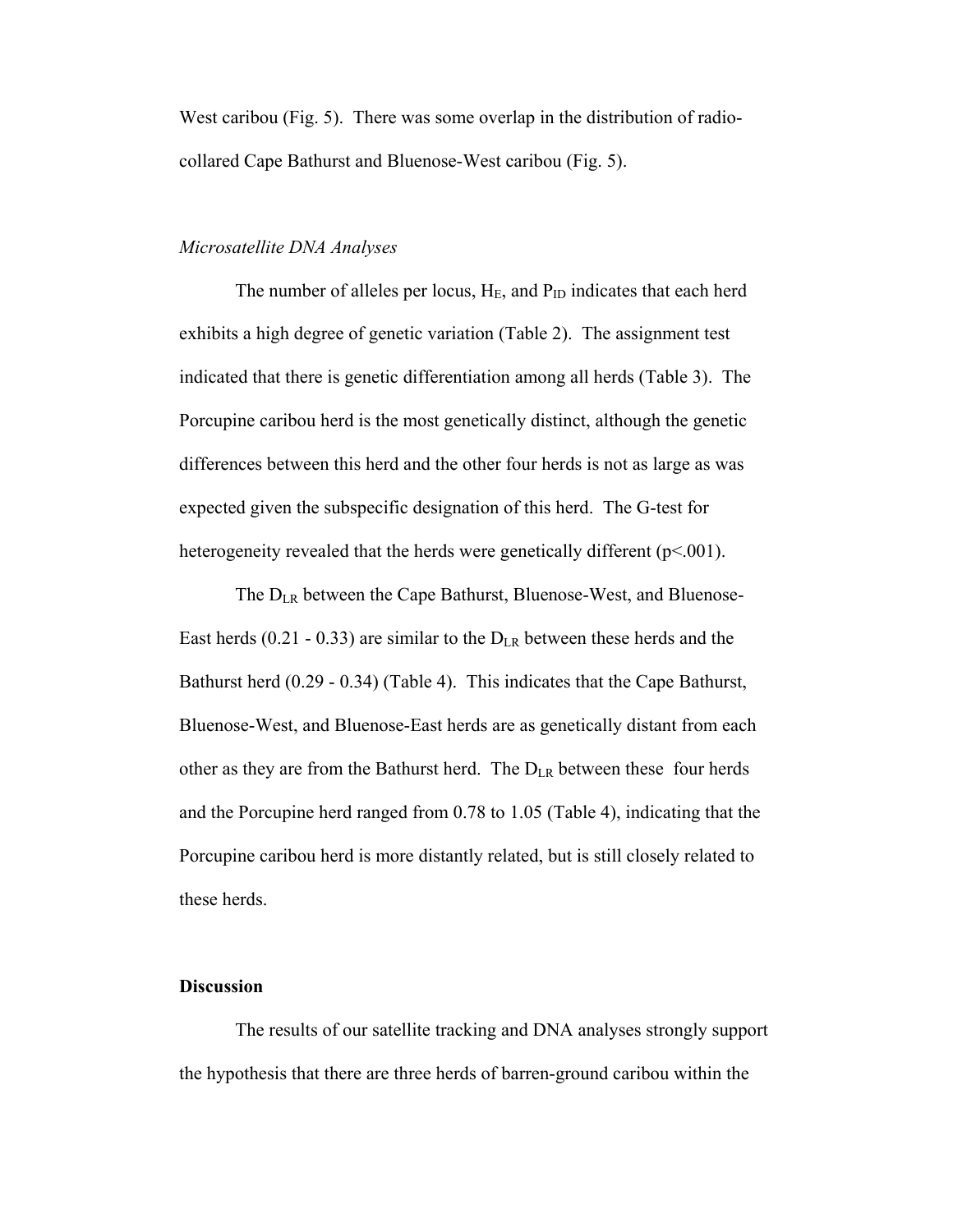range previously ascribed to the Bluenose caribou herd. The data shows that these herds use different seasonal ranges (calving and especially rutting) and are genetically distinct. For convenience we have referred to these herds as the Cape Bathurst, Bluenose-West, and Bluenose-East herd. We recommend that the appropriate communities and wildlife co-management boards work together to name these herds. In addition, the subspecific designation of Porcupine caribou should be reconsidered.

 The results of this study will have significant implications for future research and co-management of caribou in the northern NWT and western Nunavut. For example, the three herds have been treated as a single unit for surveys done to determine size, vital rates, and total harvest. Most of the work to date has been done on the Cape Bathurst and Bluenose-West herds, but the information collected was not segregated by herd. The Bluenose-East herd has never adequately been surveyed.

 The number of caribou harvested by communities within the range of the 'Bluenose' herd has been documented during studies implemented under the Inuvialuit, Gwich'in, Sahtu, and Nunavut land claims. This data now needs to be partitioned among the three herds. Also, until recently, Bluenose-East caribou harvested south of Great Bear Lake, which in some years has numbered several thousand animals, were included in the annual total harvest of Bathurst caribou thereby inflating harvest figures for that herd.

 There will also need to be significant changes in the co-management of these caribou. Although four land claim wildlife co-management boards, 14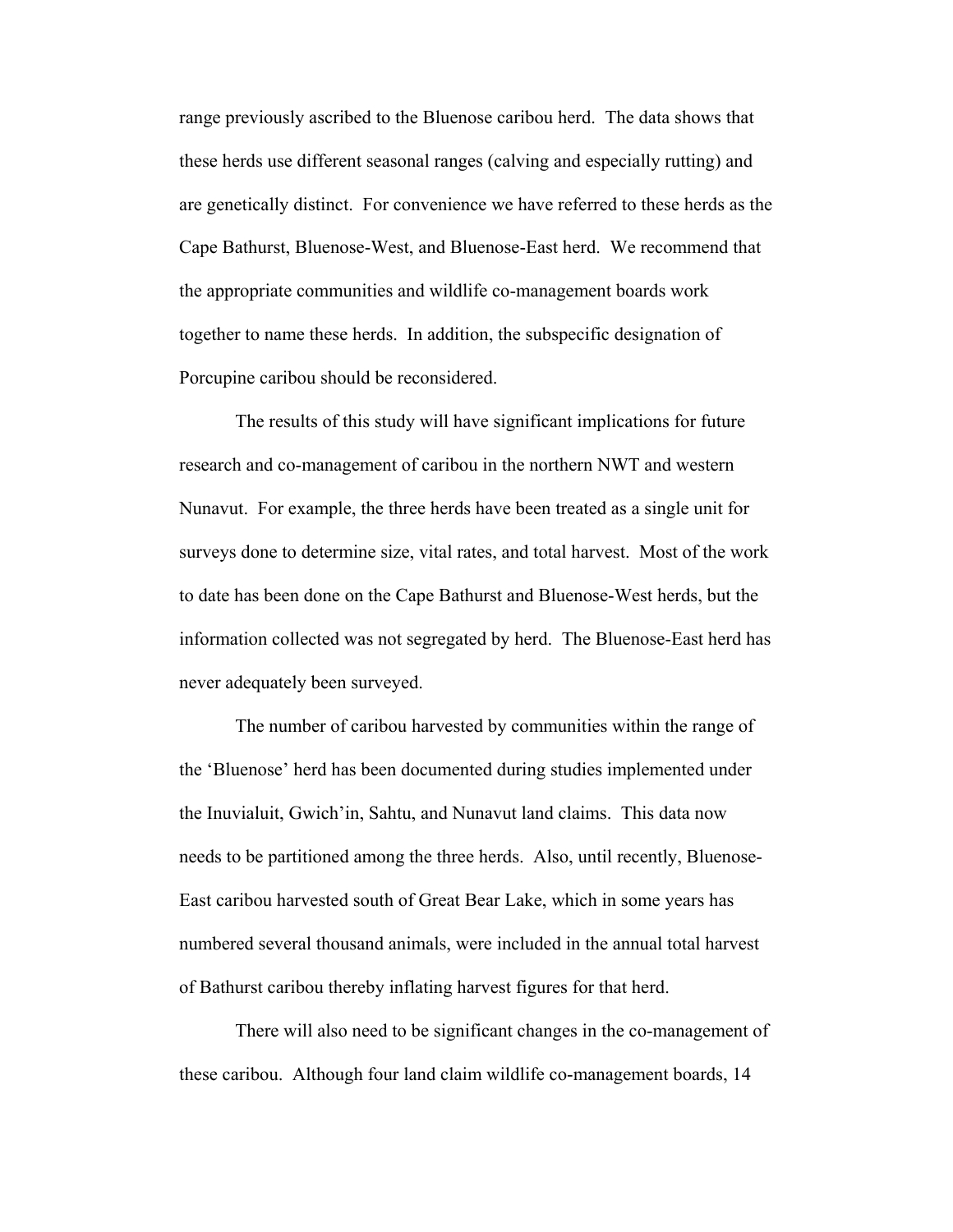user communities, and four government regions of the NWT and Nunavut have worked to develop a single co-management plan for the 'Bluenose Caribou Herd' - we may need to separate this into three individual herd comanagement plans.

 The Department of Resources, Wildlife, and Economic Development, Government of the Northwest Territories and the Department of Sustainable Development, Government of Nunavut are continuing to monitor the movements of female caribou from each of these three herds using satellite radio-collars. Work is underway to census each herd and to obtain information on vital rates and total harvest.

 Movement data for satellite radio-collared caribou collected at regular intervals in combination with microsatellite DNA analysis to assign caribou that calve in different areas either to the same or different herds has provided a powerful tool that should be used to delineate caribou into appropriate herds across their circumpolar range.

#### **Acknowledgments**

 This study was co-funded by the Wildlife Management Advisory Council (N.W.T.), Inuvialuit Game Council, Gwich'in Renewable Resource Board, Sahtu Renewable Resources Board, Nunavut Wildlife Management Board, Parks Canada Agency, and the Department of Resources, Wildlife, and Economic Development (DRWED), Government of the Northwest Territories. Ed McLean and Graham Van Tighem, DRWED, Inuvik, assisted with the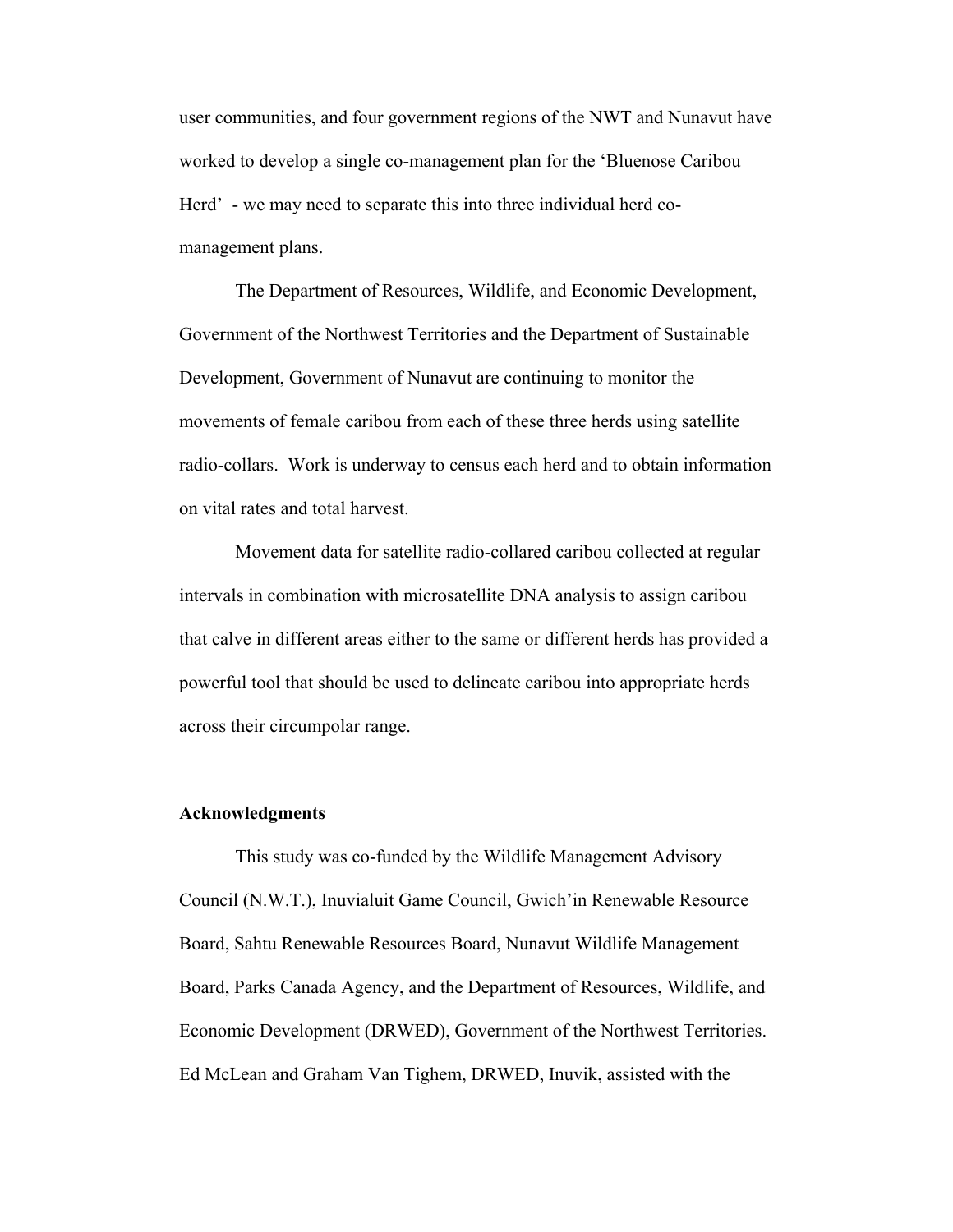statistical analysis of the data and helped prepare the maps. A. Gunn, DRWED, Yellowknife, provided Bathurst caribou tissue samples.

## **References**

- **Banfield, A.W.F.** 1954. Preliminary investigation of the barren-ground caribou. - *Can. Wildl. Serv. Wildl. Mgmt. Bull., Ser. 1, No. 10A.*
- **Bethke, R., Taylor, M., Amstrup, S. & Messier, F.** 1996. Population delineation of polar bears using satellite collar data. - *Ecological Applications, 6(1): 311-317.*

**Bishop, M.D., Kappes, S.M., Keele, J.W., Stone, R.T., Sunden, S.L.F., Hawkins, G.A., Toldo, S.S., Fries, R., Grosz, M.D., Yoo, J., & Beattie, C.W.** 1994. A genetic linkage map for cattle. - *Genetics 136:619-639.*

**Brackett, D., Spencer, W. & Hall, E.** 1979. Bluenose caribou calving ground survey, 1979. - *Northwest Territories Wildlife Service, unpublished report. 36 p. (Available from Department of Resources, Wildlife, and Economic Development, Government of the Northwest Territories, Yellowknife, N.W.T., Canada X1A 2L9)*

- **Dixon, K.R. & Chapman, J.A.** 1980. Haromonic mean measure of animal activity areas. -*Ecology 65:1040-1044.*
- **Gunn, A. & Miller, F. L.** 1986. Traditional behaviour and fidelity to caribou calving grounds by barren-ground caribou. *Rangifer Spec. Issue No. 1: 151-158.*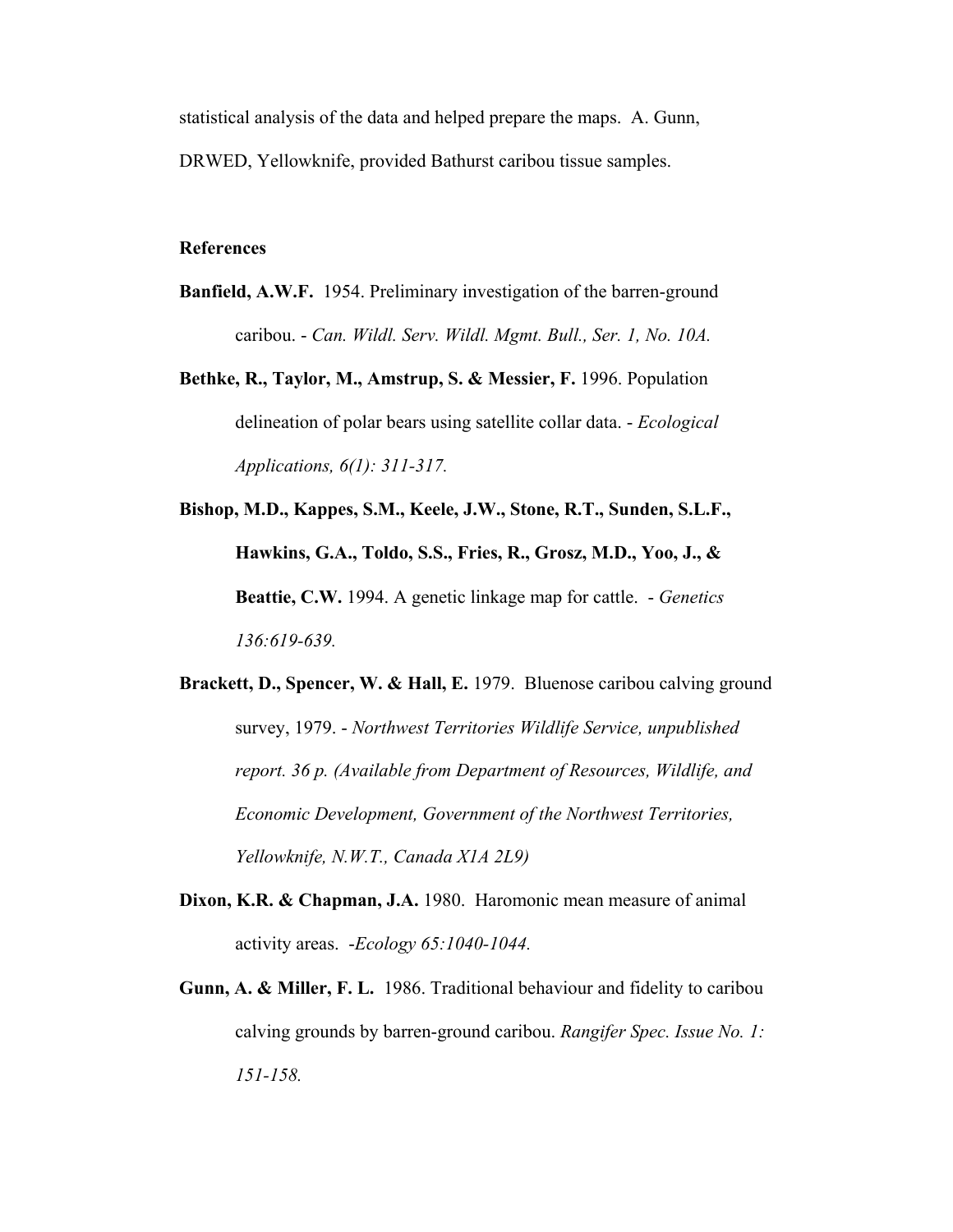**Hawley, V., Hawley, A, Poll, D., and Brown, R.** 1979. The Bluenose caribou herd, 1974 - 1976. *-Canadian Wildlife Service manuscript report, Edmonton, Alberta. 113p. (Available from Canadian Wildlife Service, Edmonton, Alberta, Canada).*

- **Paetkau, D., Calvert, W., Stirling, I. & Strobeck, C.** 1995. Microsatellite analysis of population structure in Canadian Polar bears. - *Mol. Ecol. 4: 347-354.*
- **Paetkau, D., Waits, L., Clarkson, P., Craighead, L. & Strobeck, C**. 1997. An empirical evaluation of genetic distance statistics using microsatellite data from bear (*Ursidae*) populations. - *Genetics 147: 1943-1957.*
- **Porcupine Caribou Technical Committee.** 1993. Sensitive habitats of the Porcupine caribou herds. *International Porcupine Caribou Board. 28p.*
- SAS Institute Inc. 1988. SAS/STAT<sup>™</sup>User's Guide, Release 6.03 Edition. -*Cary, NC:SAS Institute Inc., 1988. 1028p.*
- **Slauson, W.L., Cade, B.S. & Richards, J.D.** 1991. User Manual for BLOSSOM Statistical Software. - *Midcontinental Ecological Science Center, National Biological Survey, 4512 McMurray Ave., Fort Collins, Colorado 80525. 59p*
- **Thomas, D. C. 1969.** Population estimates and distribution of barren-ground caribou in Mackenzie District, N.W.T., Saskatchewan, and Alberta-March to May, 1967. - *Can. Wildl. Serv. Report Ser. No 9, Ottawa, Ontario, Canada. 44 p.*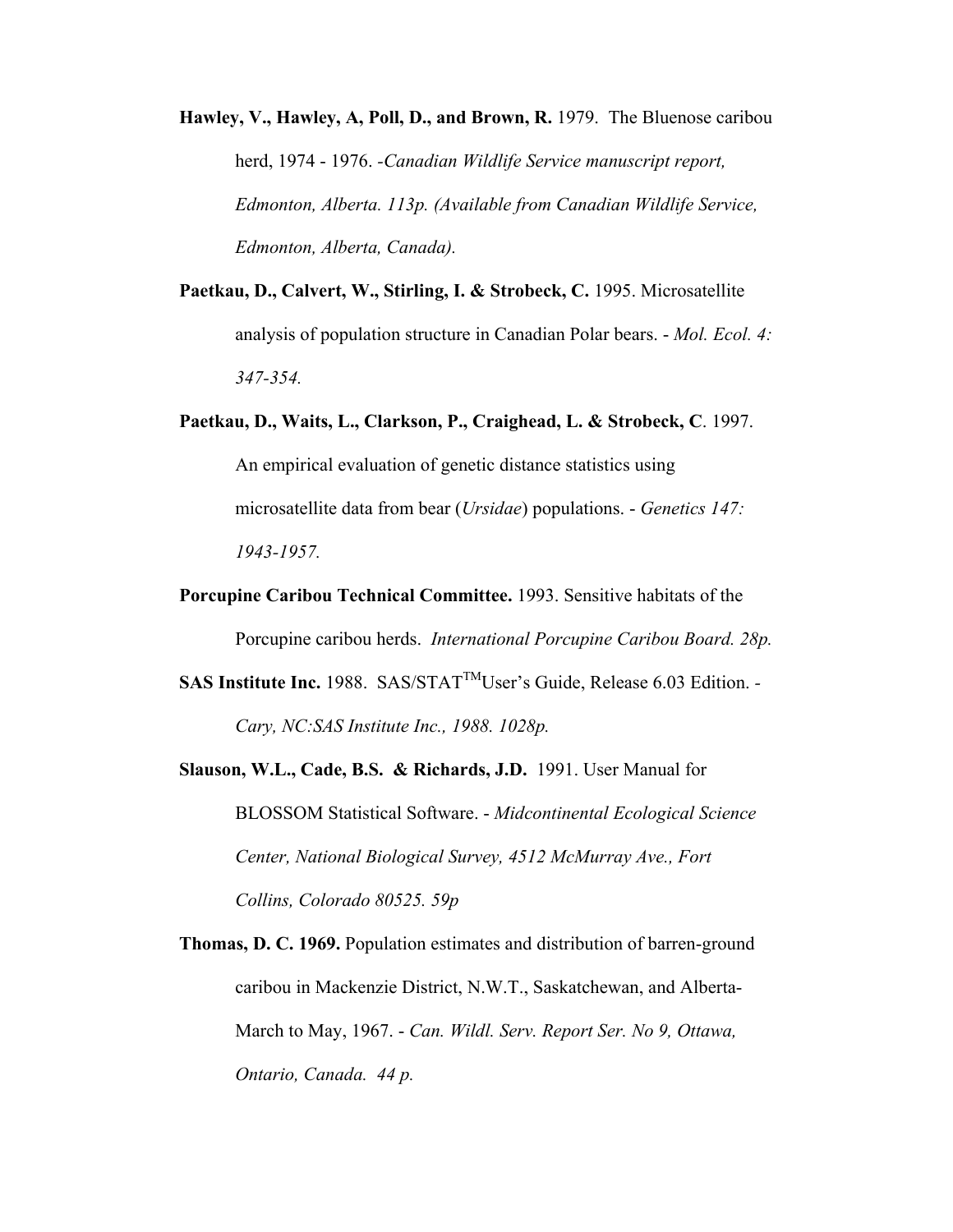**Wilson, G.A., Strobeck, C., Wu, L. & J. Coffin, J**. 1997. Characterization of microsatellite loci in caribou *Rangifer tarandus*, and their use in other artiodactyls. - *Mol. Ecol.* 6: 697-699.

**Zittlau, K., Coffin, J., Farnell, R., Kuzyk, G., & Strobeck, C**. Genetic relationships of three Yukon woodland caribou herds determined by DNA typing. *Rangifer, in press.*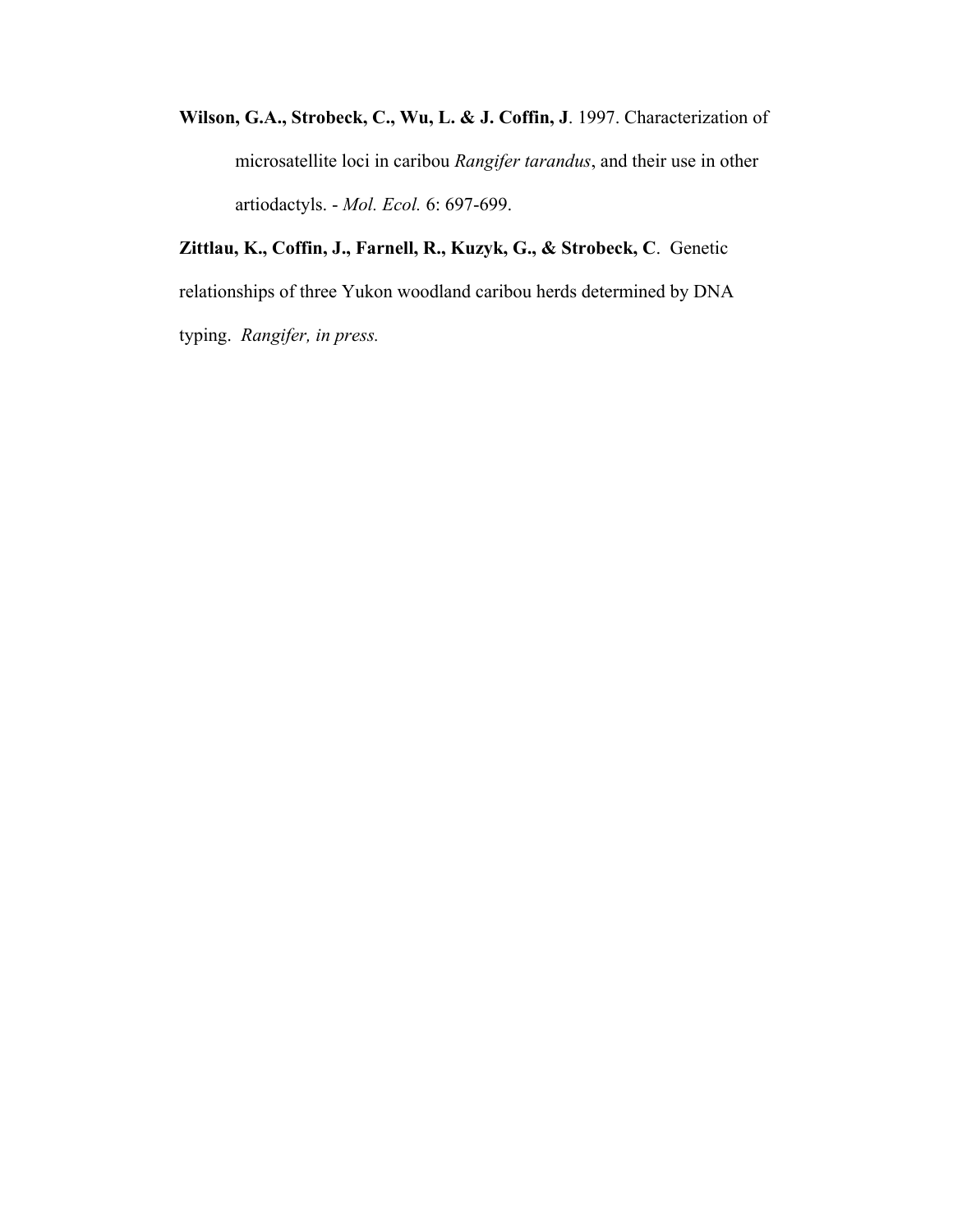Fig.1. Ranges of the Porcupine (Canada), Bluenose, and Bathurst caribou herds.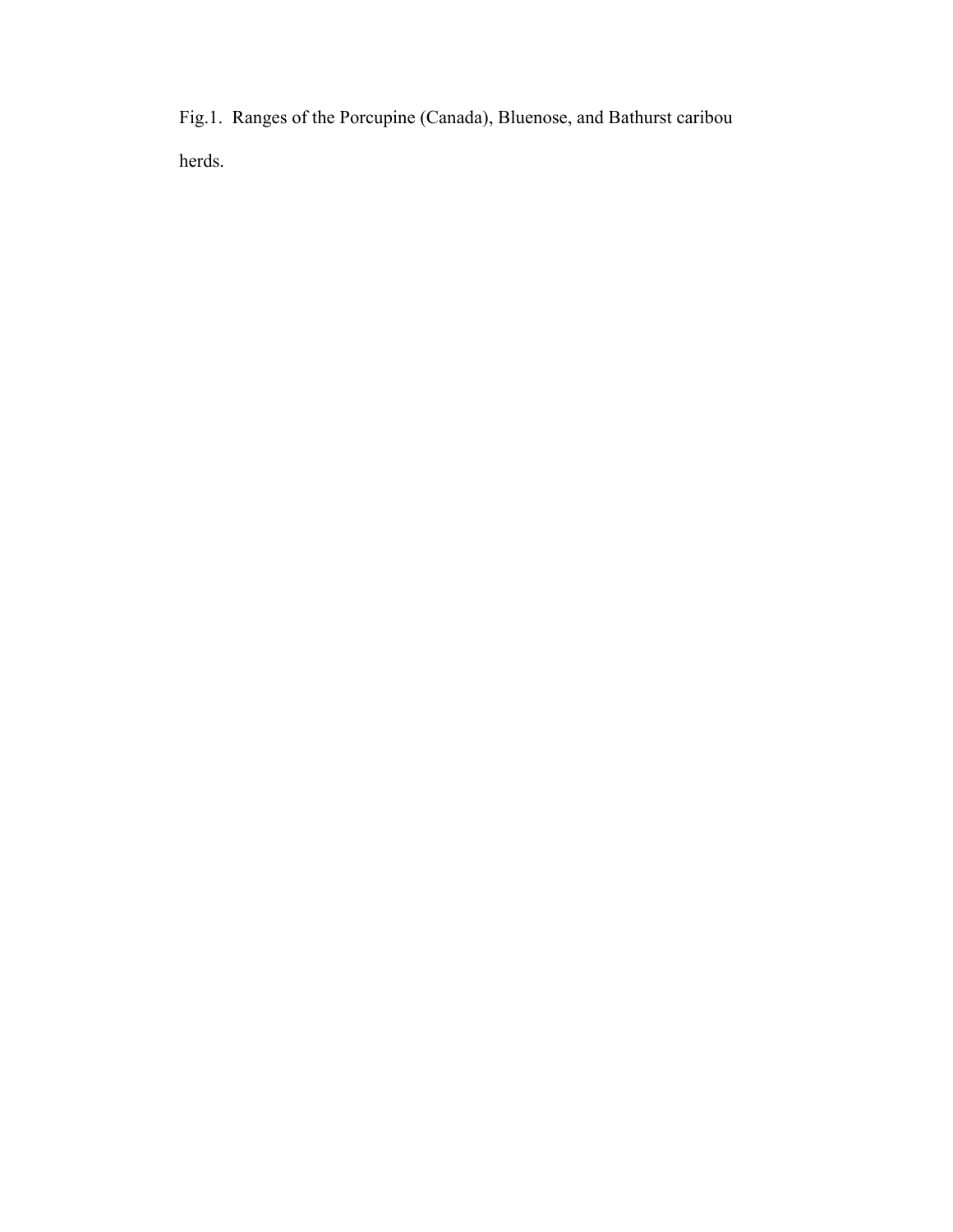Fig. 2. Movements of the radio-collared female caribou tracked by satellite, 1 June 1996 to 31 May 1999.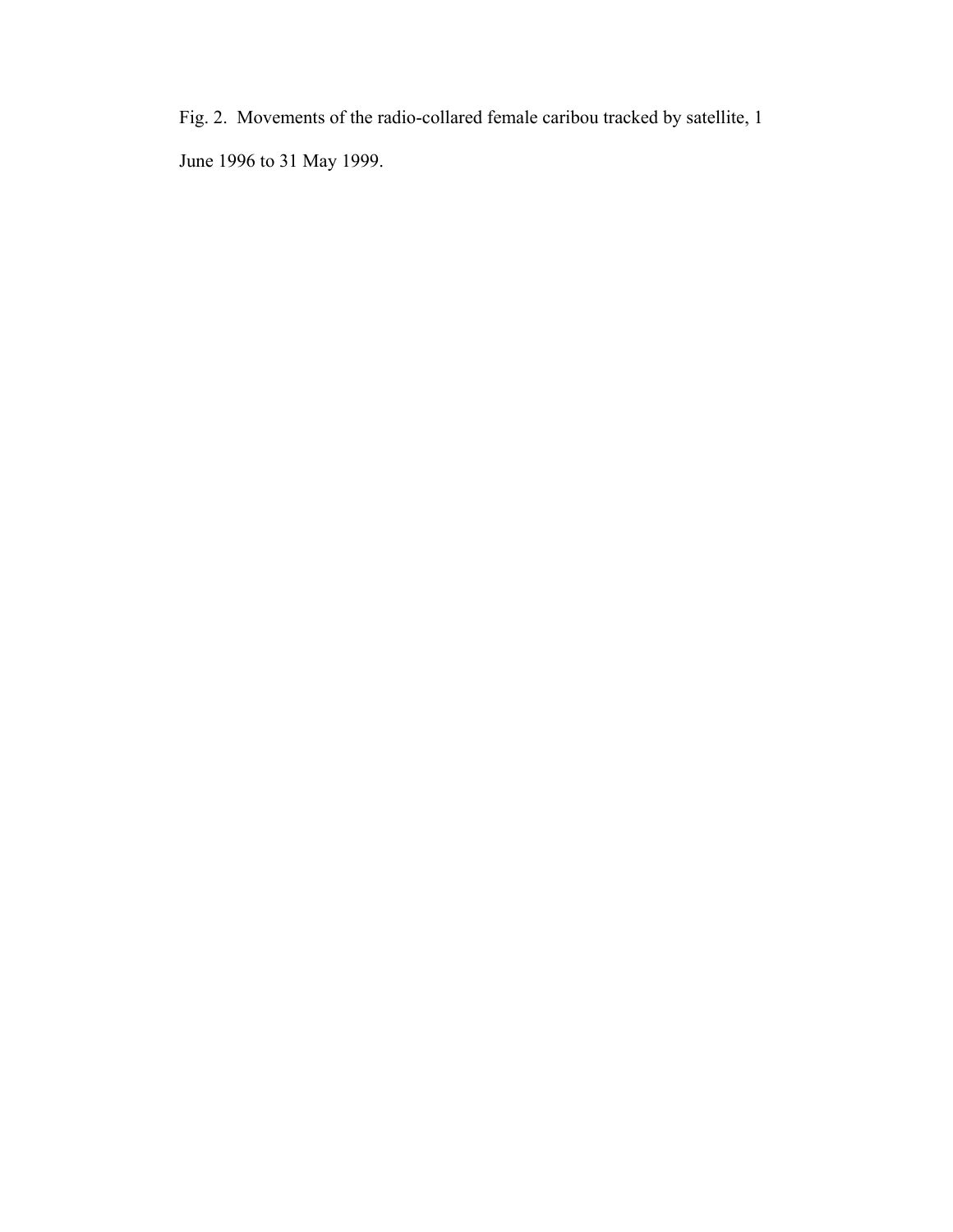Fig. 3. Distribution of the pseudo  $t^2$  statistic for 1-8 clusters, based on cluster analysis of the seasonal median locations of radio-collared caribou using: unweighted pair-group method using arithmetic averages (UPGMA); Ward's minimum variance method (WARD's); centroid method (CENTROID); complete linkage clustering method (COMPLETE); and maximum-likelihood method (EML).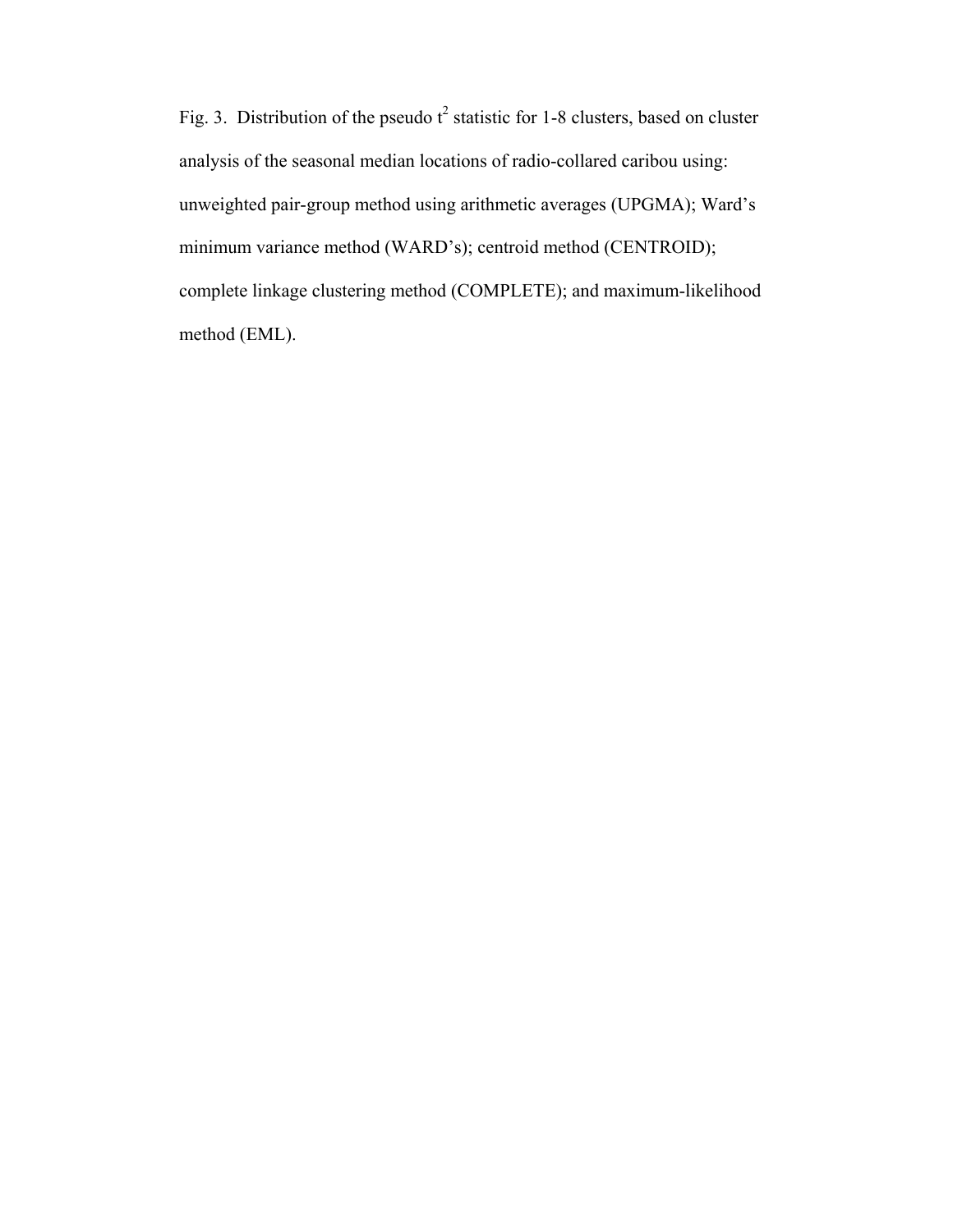Fig. 4. Cluster dendogram based on the Euclidean distance between the means of the last cluster joined from unweighted pair-group method using arithmetic averages (UPGMA) for data pooled among years, illustrating the division and assignment of radio-collared caribou to those that calved on Cape Bathurst, west of Bluenose Lake, and east of Bluenose Lake.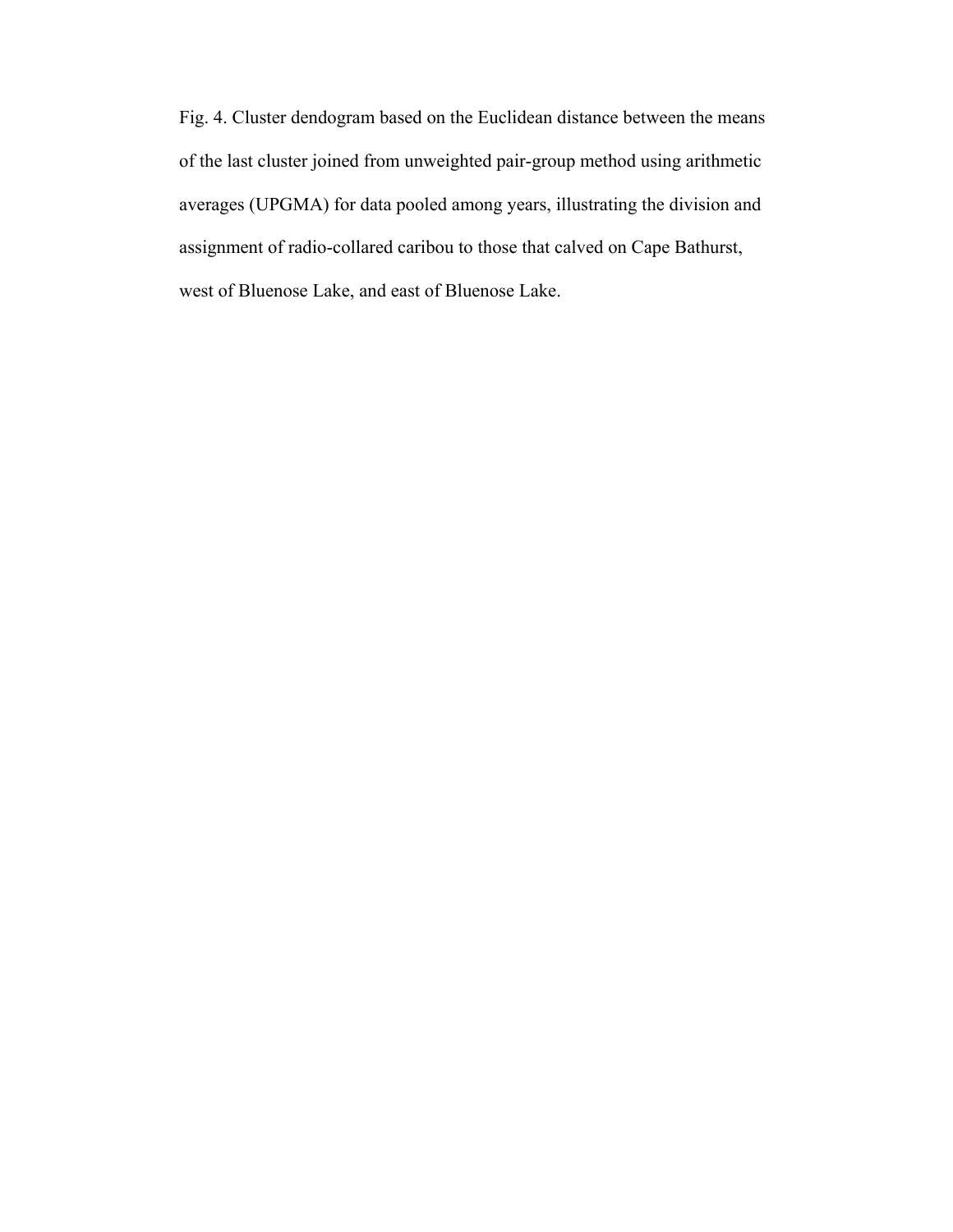Fig. 5. Harmonic contours illustrating the 50%, 60%, 70%, 80%, and 90% utilization distribution for the Cape Bathurst, Bluenose-East, and Bluenose-West caribou herds.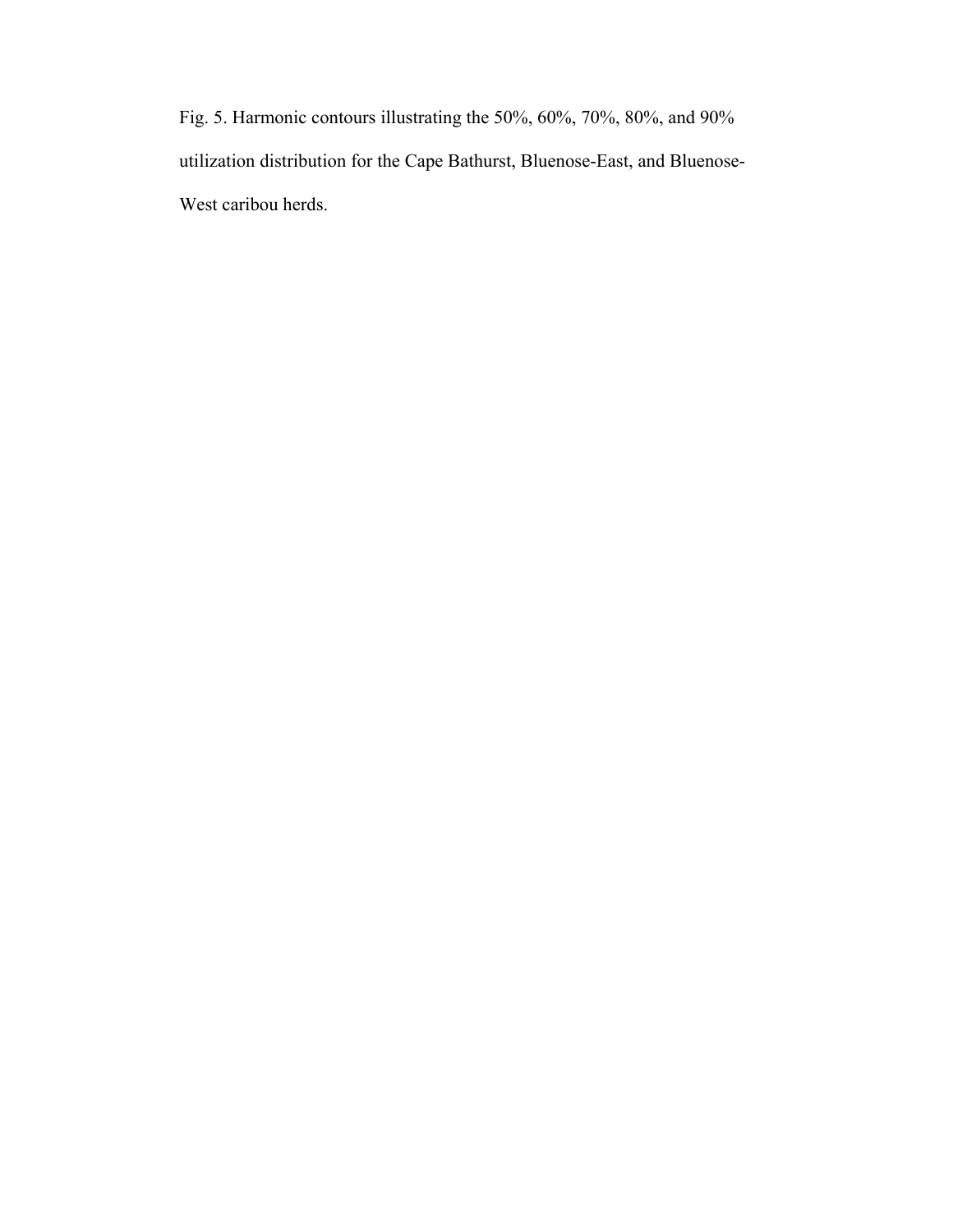Table 1. Approximate probability value (*p*-value) of a smaller or equal delta for pair-wise comparisons of the distribution of radio-collared Bluenose-East, Bluenose-West, and Cape Bathurst caribou by season by year and pooled among years. Test results are presented for adjacent herds.

|               | 1 June 1996 -                                                              |                                                  | 1 June 1997 -                                    |                                                  | 1 June 1998 -                                    |                                                  | 1 June 1996 -                                    |                                                                                                      |
|---------------|----------------------------------------------------------------------------|--------------------------------------------------|--------------------------------------------------|--------------------------------------------------|--------------------------------------------------|--------------------------------------------------|--------------------------------------------------|------------------------------------------------------------------------------------------------------|
| Season        | 31 May 1997                                                                |                                                  | 31 May 1998                                      |                                                  | 31 May 1999                                      |                                                  | 31 May 1999                                      |                                                                                                      |
|               | $BE^{A}$ vs $BW^{B}$                                                       | $BW$ vs $CBC$                                    | BE vs BW                                         | BW vs CB                                         | BE vs BW                                         | BW vs CB                                         | BE vs BW                                         | BW vs CB                                                                                             |
| Calving and   | $0.21 \times 10^{-27}$                                                     | $0.66 \times 10^{-34}$                           | $0.11 \times 10^{-33}$                           | $0.17 \times 10^{-43}$                           | $0.48 \times 10^{-38}$                           | $0.99 \times 10^{-34}$                           | $0.14 \times 10^{-117}$                          | .52 x $10^{-114}$                                                                                    |
| post-calving  |                                                                            |                                                  |                                                  |                                                  |                                                  |                                                  |                                                  |                                                                                                      |
| Early summer  | $0.15 \times 10^{-22}$                                                     | $0.21 \times 10^{-31}$                           | $0.43 \times 10^{-12}$                           | $0.47 \times 10^{-36}$                           | $0.21 \times 10^{-30}$                           | $0.68 \times 10^{-27}$                           | $0.25 \times 10^{-90}$                           | $0.11 \times 10^{-91}$                                                                               |
|               |                                                                            |                                                  |                                                  |                                                  |                                                  |                                                  |                                                  |                                                                                                      |
| Mid summer    | $0.46 \times 10^{-05}$                                                     | $0.44 \times 10^{-05}$                           | $0.30 \times 10^{-11}$                           | $0.64 \times 10^{-06}$                           | $0.39 \times 10^{-08}$                           | $0.39 \times 10^{-04}$                           | $0.38 \times 10^{-21}$                           | $0.23 \times 10^{-12}$                                                                               |
|               |                                                                            |                                                  |                                                  |                                                  |                                                  |                                                  |                                                  |                                                                                                      |
| Late summer   |                                                                            |                                                  |                                                  |                                                  |                                                  |                                                  |                                                  |                                                                                                      |
|               |                                                                            |                                                  |                                                  |                                                  |                                                  |                                                  |                                                  |                                                                                                      |
| Fall/rut      |                                                                            |                                                  |                                                  |                                                  |                                                  |                                                  |                                                  |                                                                                                      |
|               |                                                                            |                                                  |                                                  |                                                  |                                                  |                                                  |                                                  |                                                                                                      |
| Fall/post-rut |                                                                            | $0.10 \times 10^{-\overline{04}}$                | $0.66 \times 10^{-06}$                           | $0.56 \times 10^{-03}$                           | $0.41 \times 10^{-05}$                           | $0.25 \times 10^{-03}$                           | $0.23 \times 10^{-13}$                           |                                                                                                      |
|               |                                                                            |                                                  |                                                  |                                                  |                                                  |                                                  |                                                  |                                                                                                      |
| Winter        | $0.56 \times 10^{-14}$                                                     | $0.16 \times 10^{-19}$                           | $0.42 \times 10^{-24}$                           | $0.44 \times 10^{-11}$                           | $0.73 \times 10^{-20}$                           | $0.24 \times 10^{-12}$                           | $0.18 \times 10^{-55}$                           |                                                                                                      |
|               |                                                                            |                                                  |                                                  |                                                  |                                                  |                                                  |                                                  |                                                                                                      |
| Spring/spring | $0.82 \times 10^{-25}$                                                     | $0.16 \times 10^{-37}$                           | $0.15 \times 10^{-48}$                           | $0.28 \times 10^{-36}$                           | $0.60 \times 10^{-34}$                           | $0.84 \times 10^{-18}$                           | $0.84 \times 10^{-105}$                          | $0.56 \times 10^{-84}$                                                                               |
| migration     |                                                                            |                                                  |                                                  |                                                  |                                                  |                                                  |                                                  |                                                                                                      |
|               | $0.87 \times 10^{-15}$<br>$0.41 \times 10^{-06}$<br>$0.81 \times 10^{-04}$ | $0.89 \times 10^{-14}$<br>$0.28 \times 10^{-07}$ | $0.70 \times 10^{-28}$<br>$0.25 \times 10^{-11}$ | $0.60 \times 10^{-10}$<br>$0.51 \times 10^{-06}$ | $0.15 \times 10^{-19}$<br>$0.41 \times 10^{-08}$ | $0.71 \times 10^{-11}$<br>$0.11 \times 10^{-04}$ | $0.28 \times 10^{-60}$<br>$0.31 \times 10^{-22}$ | $0.33 \times 10^{-31}$<br>$0.19 \times 10^{-23}$<br>$0.42 \times 10^{-09}$<br>$0.36 \times 10^{-38}$ |

<sup>A</sup> BE = radio-collared Bluenose-East caribou.<br>
<sup>B</sup> BW = radio-collared Bluenose-West caribou.<br>
<sup>C</sup> CB = radio-collared Cape Bathurst caribou.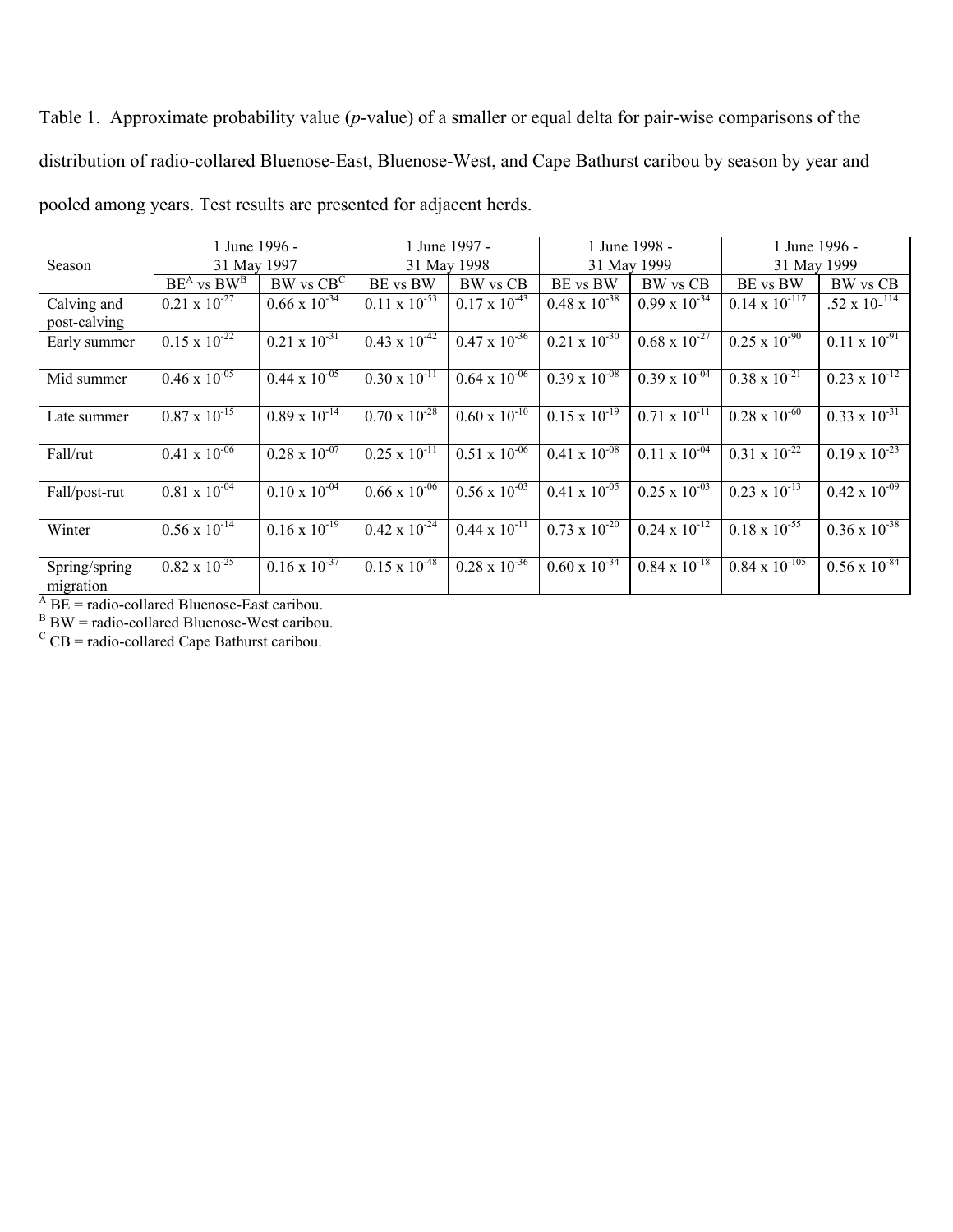|                 | Measures of Genetic Variation |               |                |                        |  |  |
|-----------------|-------------------------------|---------------|----------------|------------------------|--|--|
| Barren-         |                               |               |                |                        |  |  |
| ground          |                               |               |                |                        |  |  |
| Caribou Herd    |                               |               |                |                        |  |  |
|                 | Sample                        | Mean No. of   | Heterozygosity | Probability of         |  |  |
|                 | <b>Size</b>                   | Alleles/Locus | $\rm(H_E)$     | Identity $(P_{ID})$    |  |  |
| Porcupine       | 76                            | 14.25         | 0.878          | 5.43 x $10^{-12}$      |  |  |
|                 |                               |               |                |                        |  |  |
| Cape            | 31                            | 11.25         | 0.867          | $2.31 \times 10^{-12}$ |  |  |
| <b>Bathurst</b> |                               |               |                |                        |  |  |
| Bluenose-       | 82                            | 14.13         | 0.869          | 3.23 x $10^{-12}$      |  |  |
| West            |                               |               |                |                        |  |  |
| Bluenose-       | 83                            | 13.00         | 0.861          | $1.32 \times 10^{-12}$ |  |  |
| East            |                               |               |                |                        |  |  |
| <b>Bathurst</b> | 35                            | 12.00         | 0.860          | $1.47 \times 10^{-12}$ |  |  |
|                 |                               |               |                |                        |  |  |

Table 2. Measures of genetic variation.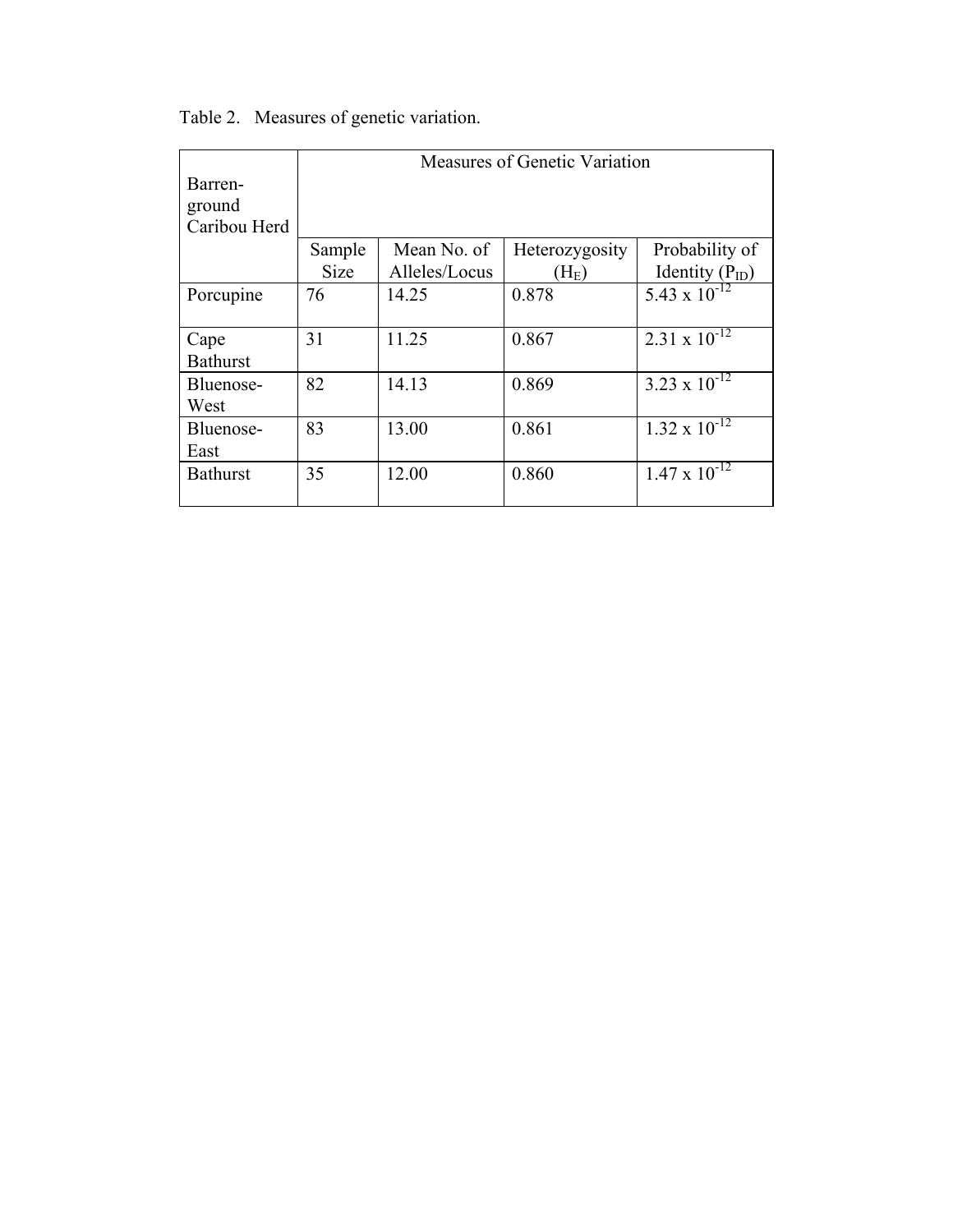Table 3. Percent of individuals from each herd's sample that were assigned to each herd within the study area (assignment tests).

| Barren-<br>ground<br>Caribou<br>Herd | Percent of individuals from each herd's sample that were<br>assigned to each herd in the study area |                 |            |                 |            |  |
|--------------------------------------|-----------------------------------------------------------------------------------------------------|-----------------|------------|-----------------|------------|--|
|                                      | Bluenose-<br>Bluenose-<br>Cape<br>Porcupine                                                         |                 |            | <b>Bathurst</b> |            |  |
|                                      |                                                                                                     | <b>Bathurst</b> | West       | East            |            |  |
| Porcupine                            | 56.6                                                                                                | 13.2            | 7.9        | 11.8            | 10.5       |  |
|                                      | $(n = 43)$                                                                                          | $(n = 10)$      | $(n = 6)$  | $(n = 9)$       | $(n = 8)$  |  |
| Cape                                 | 9.7                                                                                                 | 32.3            | 19.4       | 16.1            | 22.6       |  |
| <b>Bathurst</b>                      | $(n = 3)$                                                                                           | $(n=10)$        | $(n = 6)$  | $(n = 5)$       | $(n = 7)$  |  |
| Bluenose-                            | 7.3                                                                                                 | 23.2            | 29.3       | 23.2            | 17.1       |  |
| West                                 | $(n = 6)$                                                                                           | $(n = 19)$      | $(n = 24)$ | $(n = 19)$      | $(n = 14)$ |  |
| Bluenose-                            | 14.5                                                                                                | 14.5            | 18.1       | 37.3            | 15.7       |  |
| East                                 | $(n = 12)$                                                                                          | $(n = 12)$      | $(n = 15)$ | $(n = 31)$      | $(n = 13)$ |  |
| <b>Bathurst</b>                      | 11.4                                                                                                | 14.3            | 14.3       | 17.1            | 42.9       |  |
|                                      | $(n = 4)$                                                                                           | $(n = 5)$       | $(n = 5)$  | $(n = 6)$       | $(n = 15)$ |  |